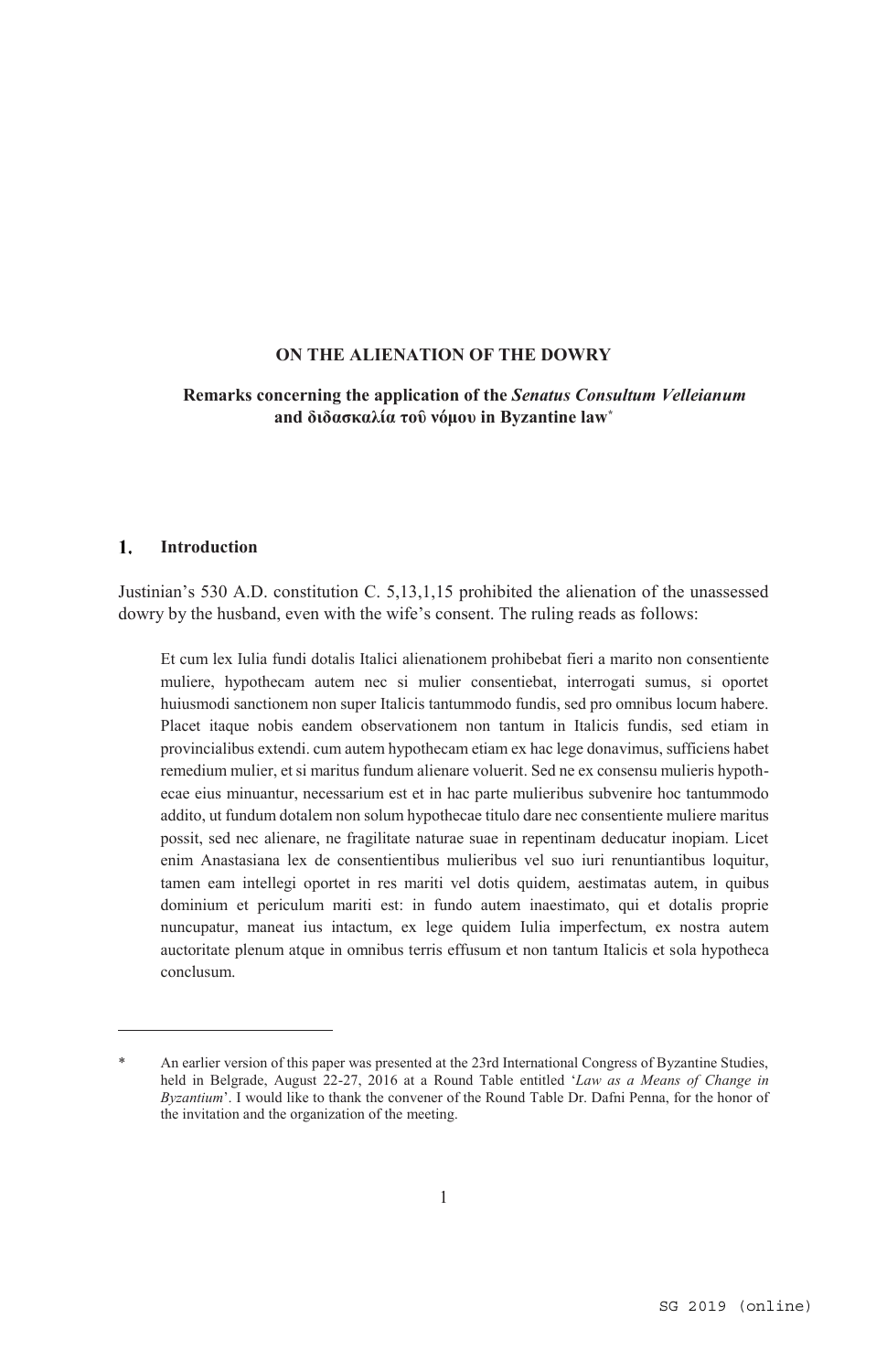'And since the Lex Julia prohibited the alienation of Italic rural dowry land by the husband without the consent of his wife and its being placed under hypothec even with her consent, We have been asked whether this rule (*sanctio*) ought to have a place not only in the case of rural Italic land, but all (rural) land. It is therefore Our decision that this usage (*observatio*) shall operate not just for rural Italic land, but be extended to rural provincial land as well. Since, moreover, we have also granted a hypothec in connection with this statute, the wife has an adequate remedy, even if the husband wishes to alienate the property. But in order that the wife's hypothecs not be diminished pursuant to her consent, it is necessary even here to come to the aid of wives with just this provision added, that the husband shall not only not be able to place rural dowry property under hypothec even with his wife's consent but that he shall not be able to alienate it, so that she, through the weakness of her own nature (*fragilitas naturae suae*), not be reduced suddenly to poverty. For although the statute (*lex*) of Emperor Anastasius speaks about women giving their consent or renouncing their rights, nevertheless, this ought to be understood to apply to property of the husband or dowry property certainly, but only if appraised as to its value, of which the husband has the title and the liability (for damage). In the case, moreover, of an unappraised piece of rural property, which is properly described also as 'dowry,' her rights shall remain unabridged. Though not fully realized, admittedly, under the Lex Julia, thanks to the interposition of Our authority they are full, diffused throughout all lands, and not limited only to Italic lands nor to just a hypothec'.<sup>1</sup>

Nov. 61, issued in 537, stipulated that for a transaction involving prenuptial gifts to be valid, it was necessary for the wife to consent twice over a period of two years following the initial agreement. However, because Nov. 61 cites both the aforementioned Justinianic constitution C. 5,13,1,152 and C. 4,29,22 concerning the *Senatus Consultum Velleianum* (hereafter

<sup>1</sup> Τhe translation in B.W. Frier (ed.), *The Codex of Justinian. A New Annotated Translation, with Parallel Latin and Greek Text*. Based on a Translation by Justice Fred H. Blume, Volume II: Books IV-VII, Cambridge 2016, 1199. The Greek version transmitted in the *Basilica* remains faithful to the Justinianic reduction. Cf. B. 29,1,119,15 = C. 5,13,1,15 (ΒΤ 1478/7-17): Ὁ νόμος ὁ κελεύων μὴ πιπράσκεσθαι τὸν προικιμαῖον ἀγρὸν παρὰ γνώμην τῆς γυναικὸς μήτε ὑποτίθεσθαι, κἂν συναινῇ ἡ γυνή, χώραν ἔχει οὐ μόνον ἐπὶ τοῖς Ἰταλικοῖς ἀγροῖς, ἀλλὰ καὶ ἐπὶ τοῖς ἐπαρχικοῖς. Καὶ κεκώλυται ἡ ἐκποίησις αὐτοῦ πρῶτον μὲν ἐπειδὴ τὸ ὐποκείμενον οὐ καλῶς τις ἐκποιεῖ, ἄλλως τε δὲ καὶ διὰ τὴν τοῦ νόμου κώλυσιν, ὥστε μηδὲ συναινούσης τῆς γυναικὸς τὴν ἐκποίησιν γενέσθαι. Κἂν τὰ μάλιστα γὰρ ἡ Ἀναστασίου διάταξις ἐκέλευσεν, ἵνα δύναται ἡ γυνὴ πιπράσκοντος τοῦ ἀνδρὸς πρᾶγμα συναινεῖν αὐτῷ καὶ ἀποτάττεσθαι τοῖς ἀπὸ τῆς προικὸς δικαίοις, ὅμως ἐκείνη χώραν ἔχει ἐπὶ τῶν τῷ ἀνδρὶ διαφερόντων πραγμάτων ἢ προικιμαίων διατετιμημένων· ἐπὶ δὲ ἀγροῦ ἀδιατιμήτου οὐδὲν βλάπτεται ἡ γυνὴ ἐκ τῆς συναινέσεως.

<sup>2</sup> Nov. 61,1,3 (SK 331/30-33): Καὶ πολλῷ μᾶλλον ταῦτα ἐπὶ τῆς προικὸς κρατεῖν, εἴπερ τινὰ τῆς προικὸς ἢ ἐκποιήσειεν ἢ ὑπόθοιτο· ἤδη γὰρ τὰ τοιαῦτα ἱκανῶς περιείργασται καὶ νενομοθέτηται. 'And those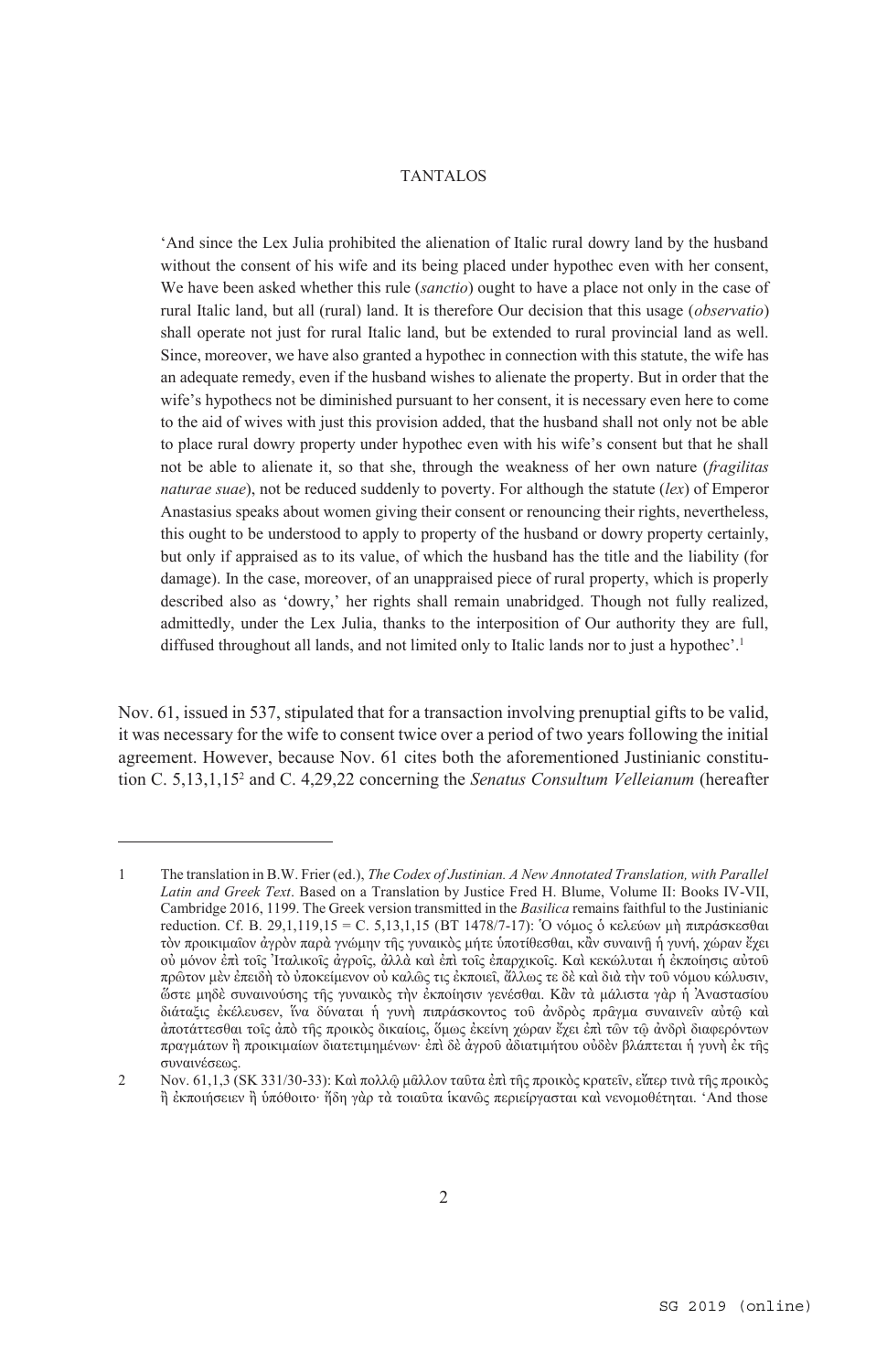$SCV$ ),<sup>3</sup> the Byzantines were led to believe that not only the alienation of prenuptial gifts, but also that of the dowry were governed by the same legal framework and that both were somehow connected in some way with the SCV.<sup>4</sup> Therefore, from the Byzantines' point of view, the alienation of the dowry was subject to the same rules and restrictions as that of the prenuptial gifts, i.e. the transfer of the dowry was only valid if women were to reiterate their consent within two years after the initial transaction. The aforementioned Justinianic regulations were explicitly reproduced in imperial legislation and included in numerous legal collections and compilations from the middle and late Byzantine periods. For example, in the *Εisagoge* and the *Procheiron*, 5 the first legal works of the Macedonian dynasty, we read:

| Eis. 19,3: εί δέ και ζώντος του | While if, when the husband is     | Proch. 9,13: Τὰ της προγάμου  |
|---------------------------------|-----------------------------------|-------------------------------|
| άνδρὸς τη πράσει της προγα-     | in life, the wife consents to the | δωρεάς και της προικός πράγ-  |
| μιαίας δωρεάς ή γυνή συναι-     | sale of the prenuptial gift, this | ματα ούτε συναινούσης της     |
| νέσαι πεισθή, ούκ έρρωται ή     | type of legal act has no force.   | γυναικός έκποιείται, ούδέ     |
| τοιαύτη πραξις δεί γάρ, καθά-   | Since, as precisely in the case   | ένεχυριάζεται, εί μή δευτέραν |
| περ και έπι της προικός, διε-   | of the dowry, only after a pe-    | ποιήσηται συναίνεσιν αύτοις   |
| τούς αύθις παριόντος χρόνου     | riod of two years has elapsed     | ή γυνή μετά διετίαν ένθα μέν- |

provisions apply even more so for the dowry, if, that is, someone wishes to sell off or mortgage the dowry. This is because the related topics have already been the object of consideration and have been legislated upon'. Unless stated otherwise, translations are my own.

<sup>3</sup> Νov. 61,1,1-2 (SK 330/35-331/4): ἀλλ' ὥςπερ ἐπὶ τῶν intercessionων ἐγράψαμεν τὸ δεῖν διετοῦς ὕστερον χρόνου παριόντος αὖθις ἑτέραν ὁμολογίαν γράφειν βεβαιοῦσαν τὴν συναίνεσιν καὶ τότε κύριον εἶναι τὸ γινόμενον, οὕτω κἀνταῦθα γινέσθω, καὶ εἰ συναινέσειεν ἡ γυνή, κατὰ τὸ τῶν intercessionων σχῆμα ἔστω παντελῶς ἀζήμιος, εἰ μὴ καὶ δευτέραν, καθάπερ εἰπόντες ἔφθημεν, ποιήσαιτο συναίνεσιν. 'However, precisely as we had legislated regarding the *intercessions*, that, in other words, after two years have elapsed, the woman's consent must be confirmed once again in writing, and only then is the legal act in force, thus it may come to pass and if the woman consents, correspondingly to what we legislated regarding *intercessions*, she should not in any way be liable, save for if she consents for a second time, precisely as in the case to which we referred above'.

<sup>4</sup> For all this, see A. Χριστοφιλόπουλος, 'Η εκποίησις των προικώων ακινήτων κατά το βυζαντινόν δίκαιον', *Αρχείον Ιδιωτικού Δικαίου* 6 (1939), 538-549 (= A. Χριστοφιλόπουλος, *Δίκαιον και Ιστορία. Μικρά Μελετήματα*, Αθήνα 1973, 186-196); N. Μάτσης, *Το οικογενειακόν δίκαιον κατά την νομολογίαν του Πατριαρχείου Κωνσταντινουπόλεως των ετών 1315-1401*, Αθήνα 1962, 96-123; H. Saradi-Mendelovici, 'A Contribution to the Study of the Byzantine Notarial Formulas: The *infirmitas sexus* of Women and the *Sc. Velleianum*', *BZ* 83 (1990), 72-90 (72-79); Η. Saradi, 'The alienation of the dowry in the acts of Byzantine notaries', *VV* 55 (1998), 72-77 (72).

<sup>5</sup> On the *Εisagoge* and the *Procheiron* and the issues regarding their dating see Σπ. Τρωιάνος, *Οι πηγές του βυζαντινού δικαίου*, Aθήνα-Kομοτηνή 20113 , 240-252, and more recently Th.E. van Bochove, 'Preluding the Basilica, but how? The final paragraph of the preface to the Prochiron reconsidered', *SG* IX (2014), 267-318 (272-277).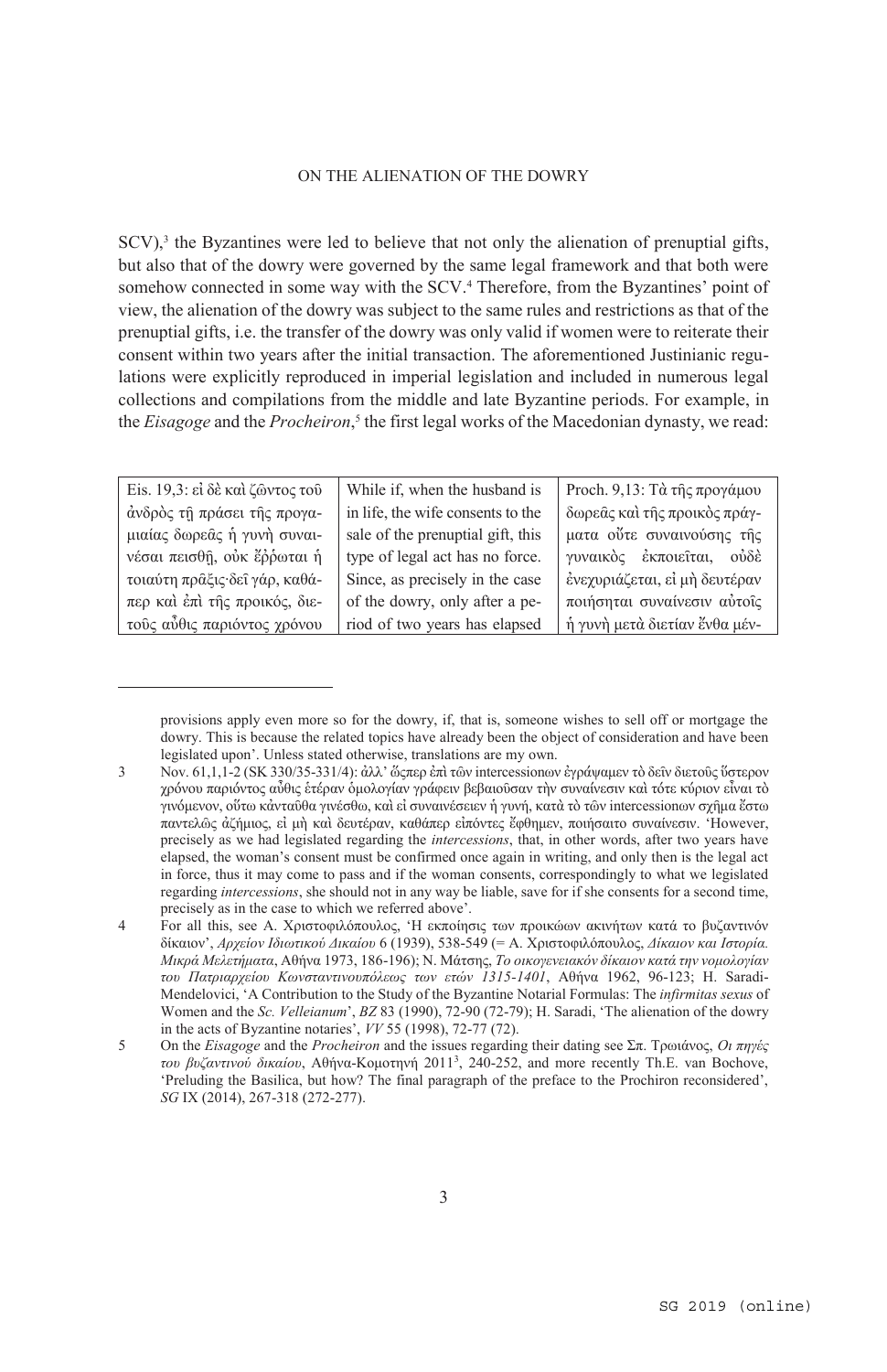|                                                                                 | ετέραν διαλογίαν γράφειν   shall the woman consent in   τοιγε δυνατόν έστι τὸ ἱκανὸν |                         |
|---------------------------------------------------------------------------------|--------------------------------------------------------------------------------------|-------------------------|
| $\beta \epsilon \beta \alpha$ ιούσαν την συναίνεσιν, writing, and thus give the |                                                                                      | αύτῆ γενέσθαι ἐξ ἑτέρων |
| $\kappa$ αί τότε κύριον εἶναι τὸ γινό $\kappa$ transaction legal force.         |                                                                                      | πραγμάτων.              |
| μενον·                                                                          |                                                                                      |                         |

However, as the studies of Α. Christophilopoulos and Helen Saradi-Mendelovici have shown,<sup>6</sup> these regulations were in fact never enforced.

#### $2.$ **The non-implementation of Justinian's legal provisions regarding the alienation of the dowry**

In Byzantine law there were many provisions safeguarding the dowry. Dotal property was considered a separate property unit, forming on many occasions a substantial part of the family estate. The wife had legal ownership of the dotal property<sup>7</sup> while the husband was its administrator. There was also the competing requirement for those transactions involving the alienation of the dowry to be secure and streamlined so as to protect the interests of any *bona fide* purchaser. In a sense, in all transactions involving alienation of any piece of dotal property, two competing interests were at play and needed to be balanced: on the one hand, the need to safeguard women's interests on their own property ensuring that women knowingly and freely consented to its disposition, and on the other hand, the need to protect the interests of any potential purchaser. One can imagine the legal problems that would arise if, for example, the initial buyer of the dotal property decided to sell it to a *bona fide* purchaser and the original owner, the endowed woman, at the end of the two-year period changed her mind and contested the initial agreement. If the Justinianic regulations, as understood by the Byzantines, were enforced, then the initial transaction would be void and the dotal property would be rendered inalienable.

Hence, due to the two competing interests, Justinian's legal provisions that prohibited the alienation of the unassessed dowry by the husband even with the wife's consent, were never enforced. However, in order to counterbalance and protect the woman's rights, it was deemed necessary to ensure that in cases of alienation of dotal property, women should give their informed consent. This is the reason why in some notarial documents from the middle

<sup>6</sup> See above note 4.

<sup>7</sup> For a general overview of the legal status of women in Byzantium, see J. Beaucamp, 'La situation juridique de la femme à Byzance', *Cahiers de Civilisation Médiévale* 20 (1977), 145-176 (= J. Beaucamp, *Femmes, patrimoines, normes à Byzance*, (Centre de recherche d'histoire et civilisation de Byzance. Bilans de recherche, 6), Paris 2010, No. II, 21-56).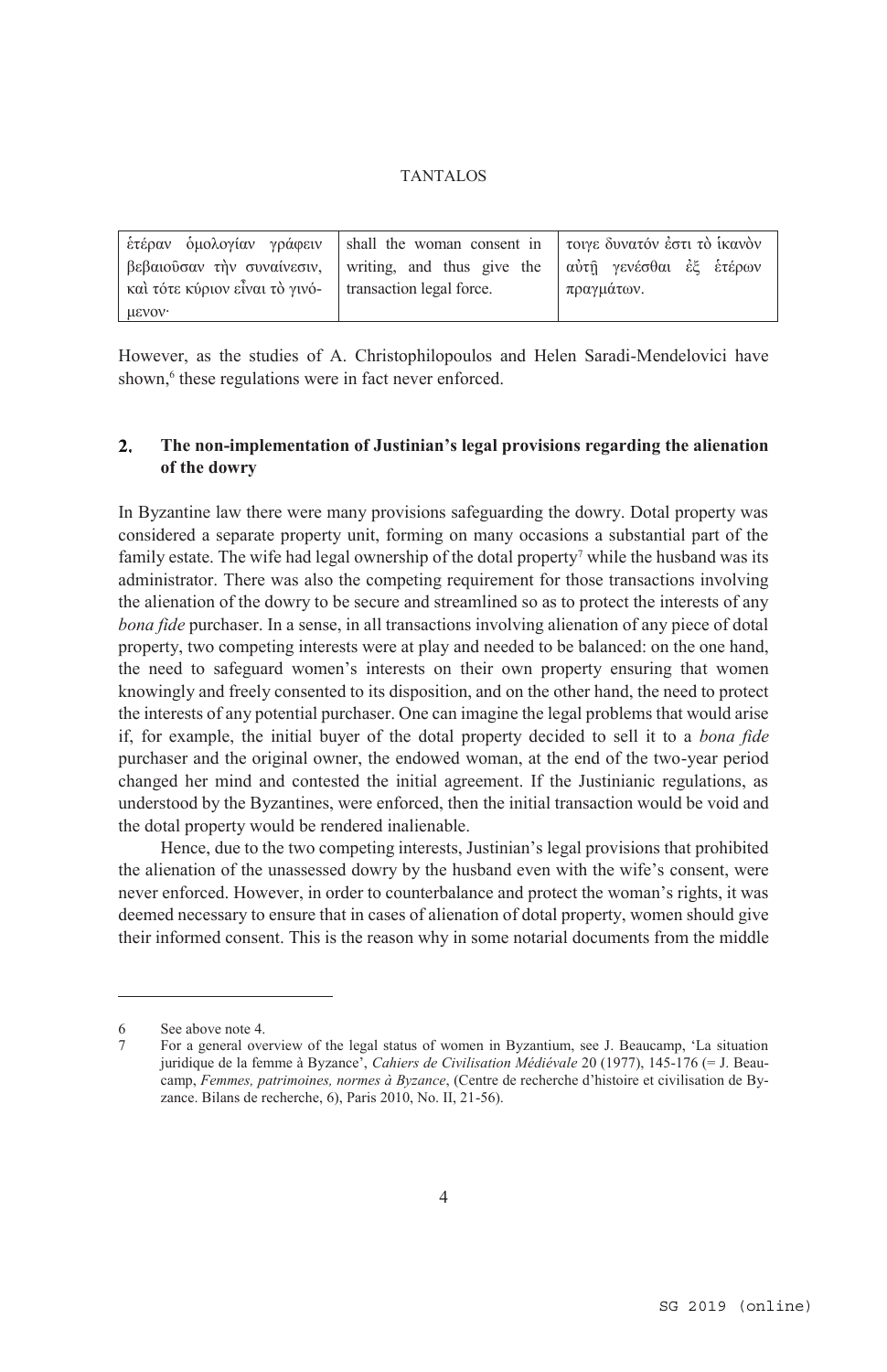and mainly the late Byzantine period related to the alienation of dotal property, as well as in decisions of the Patriarchal court, the 'law aiding women' is repeatedly cited,<sup>8</sup> along with the woman's own declaration that knowingly and out of her own free will, she renounces her right to invoke its protection. Τhis declaration, also referred to as the process of teaching (διδασκαλία τοῦ νόμου),<sup>9</sup> prevented women from contesting the alienation of their dotal property and reclaim it.

From the Byzantine's point of view the 'law aiding women' was related to, or more precisely, identified with the SCV.<sup>10</sup> The SCV, enacted in the mid-first century A.D.,<sup>11</sup> provided that women should not intercede on behalf of anyone. *Intercedere* means to intervene, interpose oneself between a debtor and a creditor and undertake a debt on someone's behalf.12 Thus, a woman who was sued with respect to an *intercessio* of any kind could plead the *exceptio senatus consulti Velleiani*. 13

Under Byzantine law, in contrast to Roman law, the SCV was not limited to *intercessio* cases, but was broadly applied. In my view, the SCV's broader application was not, at least initially, merely the result of a misinterpretation of the Roman doctrine of the

<sup>8</sup> For the use of the term βοήθεια νόμου in another legal context, see Η. Gerstinger, 'Zur Klausel ἀποτάττομαι πάσῃ βοηθείᾳ νόμων in den byzantinischen Landpachtverträgen', *Κανίσκιον Φαίδωνι Ι. Κουκουλέ*, *ΕΕΒΣ* 23 (1953), 206-212.

<sup>9</sup> Οn the διδασκαλία τοῦ νόμου οf women, see Μάτσης, *Το οικογενειακόν δίκαιον* (note 4 above), 99- 123; Saradi-Mendelovici, 'Contribution to the Study of the Byzantine Notarial Formulas' (note 4 above), 81-82; E. Παπαγιάννη, *Η νομολογία των εκκλησιαστικών δικαστηρίων της βυζαντινής και μεταβυζαντινής περιόδου σε θέματα περιουσιακού δικαίου* ΙΙ. *Οικογενειακό δίκαιο*, (Forschungen zur byzantinischen Rechtsgeschichte. Αthener Reihe 11), Aθήνα / Κομοτηνή 1997, 101-104; Saradi, 'The alienation of the dowry' (note 4 above), 75.

<sup>10</sup> On the SCV, see U. Mönnich, *Frauenschutz vor riskanten Geschäften:Interzessionsverbote nach dem Velleianischen Senatsbeschluß*, (Dissertationen zur Rechtsgeschichte, 10), Köln / Weimar / Wien 1999 with extensive bibliography; R. van den Bergh, 'Roman women: sometimes equal and sometimes not', *Fundamina* 12/2 (2006), 113-136. For an attempt to identify specific Justinianic regulations with 'the law aiding women', see Μάτσης, *Το οικογενειακόν δίκαιον* (note 4 above), 118-123; Matses was the first scholar, to my knowledge, who dealt systematically with the identity of 'the law aiding women' and concluded that from the Byzantines' point of view it was probably identified with the SCV. The same conclusion but with more certainty was reached by Παπαγιάννη, *Η νομολογία των εκκλησιαστικών δικαστηρίων*, ΙΙ (note 9 above), 102-103.

<sup>11</sup> For the exact date of the promulgation of the SCV, probably 54 A.D., see P. Buongiorno / F. Ruggio, 'Per una datazione del "senatus consultum Velleianum"', *RDR* 5 (2005), 1-9.

<sup>12</sup> On the term *intercessio* with particular reference to the Justinianic legislation, see A. Diaz Bautista, 'L' intercession des femmes dans la législation de Justinien', *RIDA* 30 (1983), 81-99. For a detailed and in-depth analysis of the meaning of intercession, see J. Βeaucamp, *Le statut de la femme à Byzance (4e - 7e siècle*). I : Le droit impérial, (Travaux et mémoires du Centre de recherche d'histoire et civilisation de Byzance. Collège de France. Monographies, 5), Paris 1990, 54-78.

<sup>13</sup> On the possibility for women to renounce the *exceptio SC<sup>ti</sup> Velleiani* in classical Roman law, see Th. Finkenauer, 'Der Verzicht auf die *exceptio SCti Velleiani* im klassischen Recht', *TRG* 81 (2013), 17-49.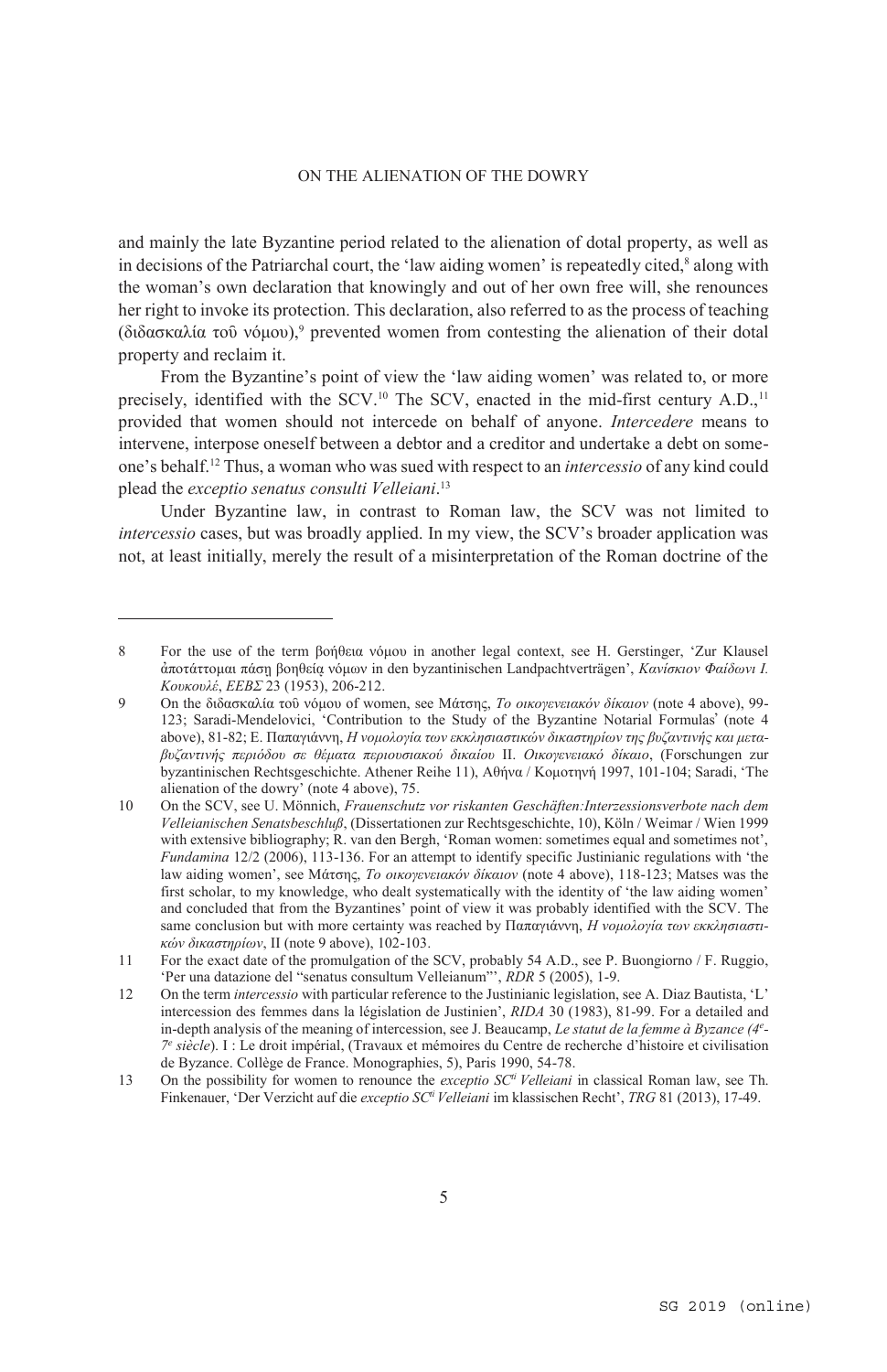decree. It was rather used to counteract the non-application of the Justinianic legal provisions, which if enforced, would have led to transactions liable to being overturned.

#### $\overline{3}$ . **The identity of the 'law aiding women' and its connection with the SCV**

What, then, is the identity of the 'law aiding women'? And, what exactly do we mean by the term διδασκαλία τοῦ νόμου (teaching οf the law)? Evidently, when referring to 'law aiding women', the Byzantines did not have in mind a specific regulation, but the SCV, which they regarded as a law protecting women in general. The term 'teaching' did not mean that women were actively informed of their rights according to a particular legal provision that, as noted above, did not exist as such. Rather, 'teaching' was another way to denote that a woman received consideration and knowingly and explicitly renounced the benefit, afforded by the SCV, to later challenge the transaction. In this way, transactions were secured. For this reason, a woman could only renounce this right if she had attained the age of majority.14

The broad application of the SCV is attested in notarial practice<sup>15</sup> and the mutation of its Roman core led in turn to misinterpretation. The Byzantines' lack of knowledge regarding the legal matters that the SCV was designed to settle becomes clear in *Peira*. Particularly revealing is the legal reasoning in Peira 12,1 concerning the regulation 'that law [viz.] the SCV] comes to the assistance of women who have acted as guarantors, but if they paid money for others, they have no right to recover it'.<sup>16</sup> The true meaning of the regulation is that women can invoke the SCV when their debt is still outstanding, not if they have already paid it, since there is no more obligation, an essential element of the *intercessio*. 17 In contrast, Eustathios Rhomaios seems to believe that women are assisted by the law [viz. the

<sup>14</sup> See note 47 below.

<sup>15</sup> See the list of the relevant notarial documents by Saradi-Mendelovici, 'Contribution to the Study of the Byzantine Notarial Formulas' (note 4 above), 83-86. On the use of the SCV in Sicily and in South Italy, see A. Peters-Custot, 'La mention du sénatus-consulte velléien dans les actes grecs d'Italie du Sud et de Sicile', in J.-M. Martin / A. Peters-Custot / V. Prigent (dir.), *L'héritage byzantin en Italie.* II : *Les cadres juridiques et sociaux et les institutions publiques*, (Collection de l'École française de Rome, 461), Rome 2012, 51-72. For a contemporary use of the SCV in Italy during the 12<sup>th</sup> century based on material in Latin, see F. Theisen, 'Die Bedeutung des SC Velleianum in der Rechtspraxis des Hochmittelalters', *SZ* 122 (2005), 103-137.

<sup>16</sup> Peira 12,1: Ότι γυναικὶ ἐγγυωμένῃ βοηθεῖται, καταβαλοῦσα δὲ ὑπέρ τινος οὐκ ἀναλαμβάνει.<br>17 See Beaucamp *Le statut de la femme à Byzance* (note 12 above). 56-62. Cf. Rhom. ag. 3.2

<sup>17</sup> See Beaucamp, *Le statut de la femme à Byzance* (note 12 above), 56-62. Cf. Rhom. ag. 3,2,3/18-27: καὶ ἐάν, ἀγνοῶν ἐγὼ τὸ πραττόμενον, <συναλλάξω, ἡ δὲ> δανεισαμένη παρ' ἐμοῦ δωρήσηταί σοι, οὐ βοηθεῖται. εἰ δὲ βουλομένη σοι δωρήσασθαι καταβάλλει τῷ δανειστῇ σου, ἀργεῖ τὸ δόγμα· οὐ γὰρ ταῖς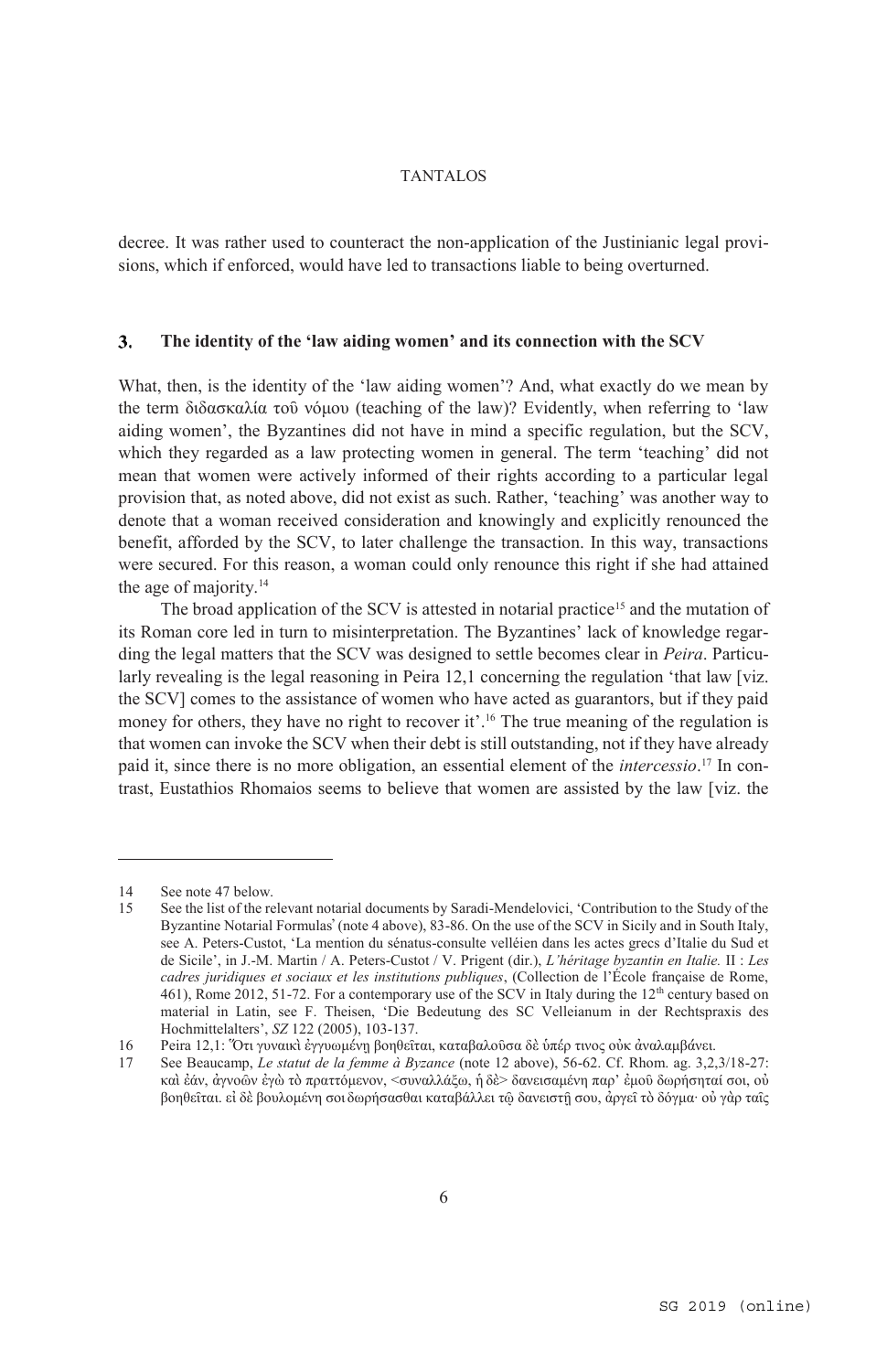SCV] when they act as guarantors, because their ignorance of the law is excused due to the weakness of their sex or because, despite being acquainted with the law, they still hope that it comes to their assistance:

τούτου τοῦ νομίμου τὸν νοῦν ὁ βέστης οὕτως ἑρμήνευσεν, ὅτι, ὅτε μὲν ἐγγυᾶται, ἢ ἀγνοεῖ τὸν νόμον τὸν περὶ τῶν ἐγγυητῶν καὶ ὡς γυνὴ συγγινώσκεται, ἢ γινώσκουσα τὸν νόμον ἐλπίζει βοηθεῖσθαι διὰ τοῦ νόμου· (...).18

However, they have no right to recover their payments, when they have fulfilled their obligation, because according to him, they are at fault twice: not only they ignored the relevant law but also they did not raise an objection before making any payments:

(...)· ἀρξαμένη δὲ ὑπὲρ τῆς ἐγγύης καταβάλλειν, καὶ μετὰ ταῦτα ἐπιζητοῦσα τὸ καταβληθέν, οὐκ ἀναλαμβάνει. διατί; ὅτι ἐκ δύο ἁμαρτημάτων ἕλκεται καὶ ὡς ἐγγυησαμένη καὶ ἢ ἀγνοοῦσα τὸν νόμον ἢ δολερῶς ὑπελθοῦσα τὴν ἐγγύην, καὶ ὡς δυναμένη καὶ μετὰ τὴν ἐγγύην άντιλέγειν καὶ ὅτε τὴν ἀρχὴν εἳλκετο πρὸς ἀπαίτησιν μὴ ἀντειποῦσα.<sup>19</sup>

δωρουμέναις, ἀλλὰ ταῖς γινομέναις ἐνόχοις βοηθεῖ· εὐχερῶς γὰρ ἑαυτὰς ἐνοχοποιοῦσιν ἤπερ δωροῦνται. (...). εἰ δὲ καὶ γινώσκουσα μὴ ἐνέχεσθαι γυνὴ ἀντιφωνήση, οὐ βοηθεῖται.(...)· εἰ δὲ λήθη τοῦ δόγματος καταβάλῃ, ἀναλαμβάνει. 'And should I be in ignorance of this, I proceed to a transaction and she, having borrowed from me, proceeds to give a gift to you, the SCV shall not come to her aid. And if she wishes to give you a gift and for that reason pays your lender, the SCV cannot be invoked. Not those who give gifts, but those who have a debt obligation are assisted because it is easier for women to take on a debt than it is to give gifts. And, while the woman knows she has no debt obligation, and despite being a guarantor for someone, she receives no assistance from the SCV. If, however, the payment is made because she is ignorant of the SCV, she receives this money back'

<sup>18</sup> Peira 12,1: 'This regulation the *vestes* interpreted in this way: that when the woman guarantees or is ignorant of the specific law she is thus forgiven as a woman, or, if she in fact knows the law, she hopes that the law will come to her assistance'.

<sup>19</sup> Peira 12,.1: 'Having fulfilled her obligation as guarantor, she would thereafter claim back what she had paid, but she would not receive this. Why was this? Because she had committed two errors, and since she acted as guarantor and either she ignored the law or guaranteed with dolus, and although after the guarantee she could have challenged the payment of the obligation, she did not raise any objection'.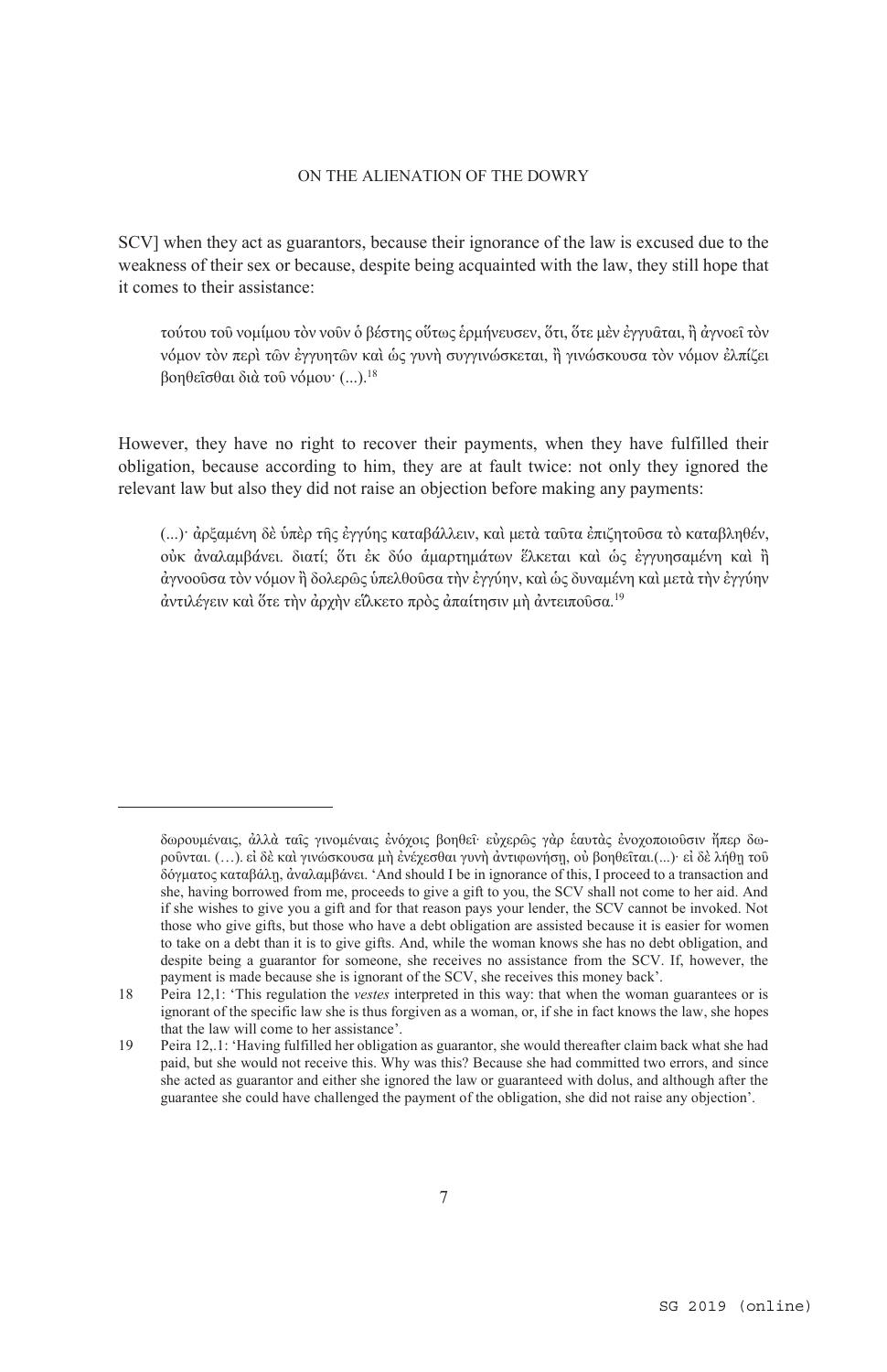#### $\boldsymbol{4}$ . **'The law aiding women' in the judicial practice of the middle Byzantine period**

The 'law aiding women' was not exclusively applied in the judicial practice of the late Byzantine period. It is even mentioned by Michael Psellos in March 1049 in a case concerning the alienation of dotal property.20 The testimony of Psellos is of particular interest since it is the earliest mention of 'the law aiding women' in judicial practice and it was never mentioned, at least to my knowledge, in the relevant bibliography. The legal proceedings took place presumably in Asia Minor. It is not clear if Psellos was the judge or simply the recorder of the case, the pertinent parts of which are as follows:21 by virtue of a chrysobull issued by the emperor Basil II in 1006/1007 to his grandpar-ents *protospatharios* and *vestiarites* John Iveritzes claimed ownership of a suburban property named Vivarion, which was actually occupied by the *manglabites* Basil. Basil, in rebuttal, asserted that the land had been sold in October 1000 by the grandfather of the petitioner, Stephanos Iveritzes, to Michael, brother of the *kouboukleisios* Leon. The transaction was perfectly legal, since Vivarion had already been donated to Stephanos Iveritzes in 996/997.22 Michael conveyed Vivarion as a dowry to his daughter Maria, who in turn, jointly with her husband, sold the land to the father of the respondent *manglabites* Basil, Pikrides.23 However, after her husband's death, Maria contested the initial transaction and the transfer of Vivarion to Pikrides, pleading τὸν βοηθοῦντα νόμον:

καὶ ἐπεὶ τοῦτο ἐνόσει, ἑτέρῳ δικαιώματι τὸ νοσοῦν τεθεράπευτο. αὐτὴ γὰρ ἡ πρὸς τὴν πρᾶσιν παρανομήσασα, καὶ διὰ τὸν βοηθοῦντα νόμον εἰς τὴν ἀνάληψιν δικαιουμένη τοῦ κτήματος, ἀγῶνα μὲν δικαστηρίου μετὰ τὴν τοῦ ἀνδρὸς ἀποβίωσιν κατὰ τοῦ Πικρίδου ἐκρότησε, (...).24

<sup>20</sup> Michael Psellos, Actum 3 (ed. G.T. Dennis, Michaelis Pselli Orationes forenses et Acta, Stutgardiae et Lipsiae 1994, 160-168).

<sup>21</sup> A brief presentation of the trial is offered by G.T. Dennis, 'A Rhetorician Practices Law: Michael Psellos', in A.E. Laiou / D. Simon (eds.), *Law and Society in Byzantium: Ninth-Twelfth Centuries*. Proceedings of the Symposium on Law and Society in Byzantium, 9th – 12th Centuries, Dumbarton Oaks, May 1-3, 1992, Washington D.C. 1994, 187-197 (194). For a detailed and annotated analysis of the trial, cf. M. Tάνταλος, 'Μια δίκη βυζαντινή του 11ου αιώνα', *Βυζαντινά* 36, forthcoming.

<sup>22</sup> Michael Psellos, Actum 3, ed. Dennis (note 20 above),  $161/1-163/76$ .<br>23 Michael Psellos, Actum 3, ed. Dennis (note 20 above),  $163/76-78$ ; ro

<sup>23</sup> Michael Psellos, Actum 3, ed. Dennis (note 20 above), 163/76-78: καὶ ἕτερον, αὐτὴν τὴν Μαρίαν ἅμα τῷ οἰκείῳ ἀνδρὶ διαπωλήσασαν τοῦτο τῷ τοῦ μαγγλαβίτη πατρὶ τῷ Πικρίδη.

<sup>24</sup> Michael Psellos, Actum 3, ed. Dennis (note 20 above), 163/78-164/83.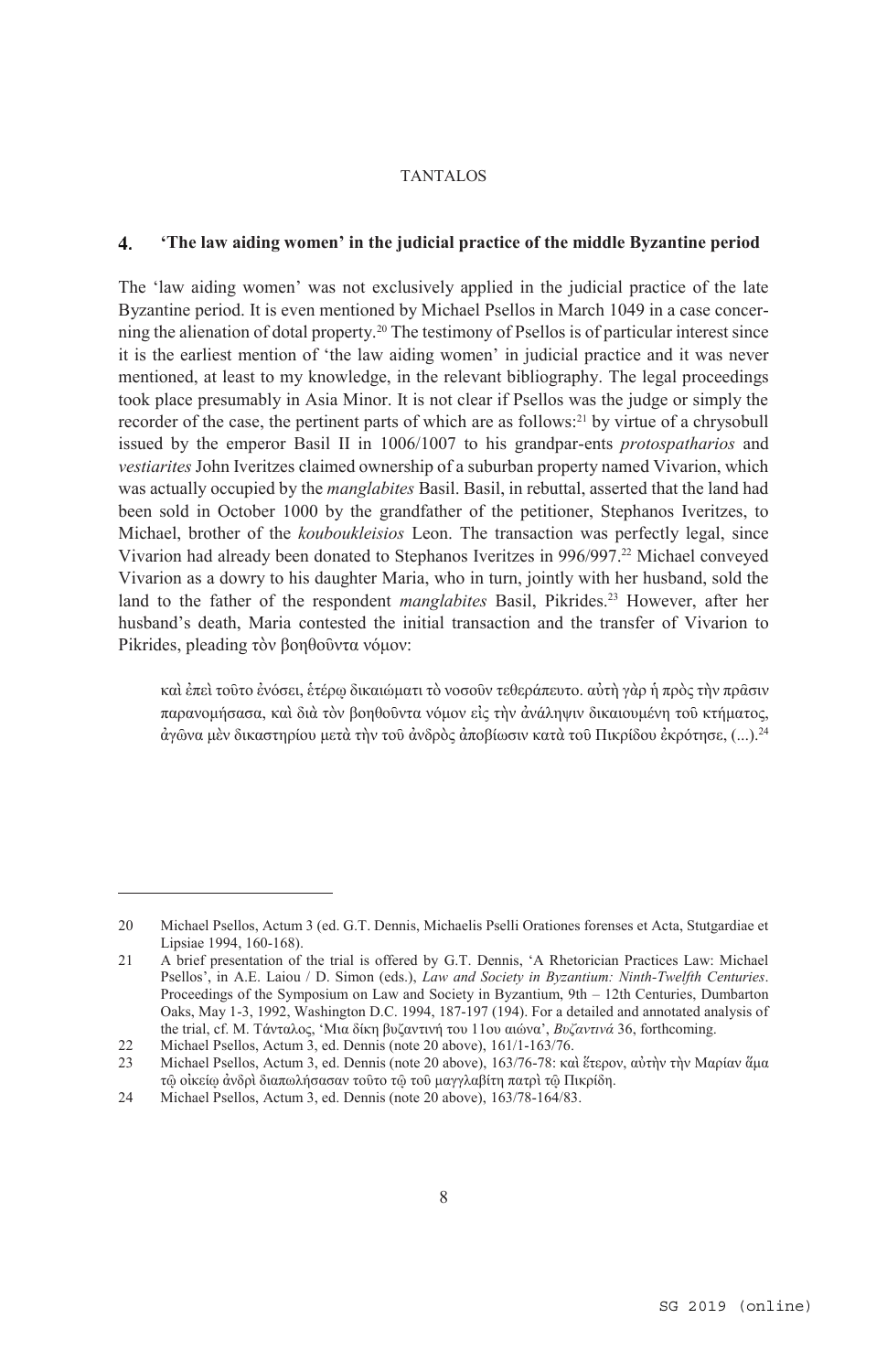Βefore the judge came to a decision, the two litigants, Maria and Pikrides, agreed to reach a settlement sanctioned by the court. According to their settlement, Maria in exchange for an additional amount of money, consented to sell to him once again her dotal property.25

Psellos's account is noteworthy for a number of reasons. It clearly shows that during the 11th century not only the alienation of the dotal property was allowed, but also that the woman's right to invalidate such a transaction invoking τὸν βοηθοῦντα νόμον was established. Furthermore, it illustrates the flexible and practical way the Byzantines were able to settle disputes that might arise if the original transaction regarding dotal property was challenged. The two parties came to an agreement before the judge and the woman was 'compensated' with a certain amount of money. In exchange, she consented once again to the sale of her dotal property to the same buyer. Ιt is important to note that in classical Roman law the SCV is attached to the promissory transaction, granting women a 'defensive' *exceptio* in order to avoid the fulfillment of a debt that they commit themselves to *propter infirmitas sexus*. 26 According to the interpretation that prevailed in Byzantine law, however, both the promissory transaction and the alienation of the dotal property could be invalidated, regardless of the given price. A woman who did not knowingly and explicitly renounce the benefit that the 'law aiding women' afforded her in the first place, could raise an 'offensive' *actio*, claiming back her dotal property, even if the transfer of her dowry had already been completed.

<sup>25</sup> Michael Psellos, Actum 3, ed. Dennis (note 20 above), 164/83-89: (…), πρὶν ἢ δὲ ἐξενεχθῆναι ἀπόφασιν νομίσματά τινα παρ'αὐτοῦ λαβοῦσα, καθαρῶς διελύσατο. ἐπὶ δὲ τῇ διαλύσει παρ' αὐτοῦ δὴ τοῦ δικάζοντος ἀπελύθη ὑπόμνημα· μεθ' ὃ ἡ αὐτὴ πάλιν δευτέραν ἔννομον πρᾶσιν τοῦ κτήματος πρὸς τὸν αὐτὸν Πικρίδην ἐξέθετο, μεθ' ὃ καὶ ἕτερά τινα δικαιώματα προβεβήκασι παρέλκοντα τῇ γραφῇ. 'Prior to the judgment and having received some money from Pikrides, Maria agreed to a settlement. And for this settlement, the judge himself drafted a document, and after which Maria did sell once again, this time legally, the property to Pikrides himself, together with other rights noted in the document'.

<sup>26</sup> On the similar wording used in Roman Law and in Byzantium to denote the female weakness, see J. Beaucamp, 'Le vocabulaire de la faiblesse féminine dans les textes juridiques romains du III<sup>e</sup> au VI<sup>e</sup> siècle', *RHD* 54 (1976), 485-508 (= Beaucamp, *Femmes, patrimoines, normes à Byzance* (note 7 above), No. I, 1-20); S. Dixon, 'Infirmitas sexus: Womanly weakness in Roman Law', *TRG* 52 (1984), 343-371 (356-361); H. Saradi-Mendelovici, 'L''infirmitas sexus' présumée de la moniale byzantine: doctrine ascétique et pratique juridique', in J.Y. Perreault (ed.), *Les femmes et le monachisme byzantin*. Actes du Symposium d'Athènes, 28-29 Mars 1988, (Publications de l'Institut Canadien d'Archéologie à Athènes, 1), Athènes 1991, 87-97.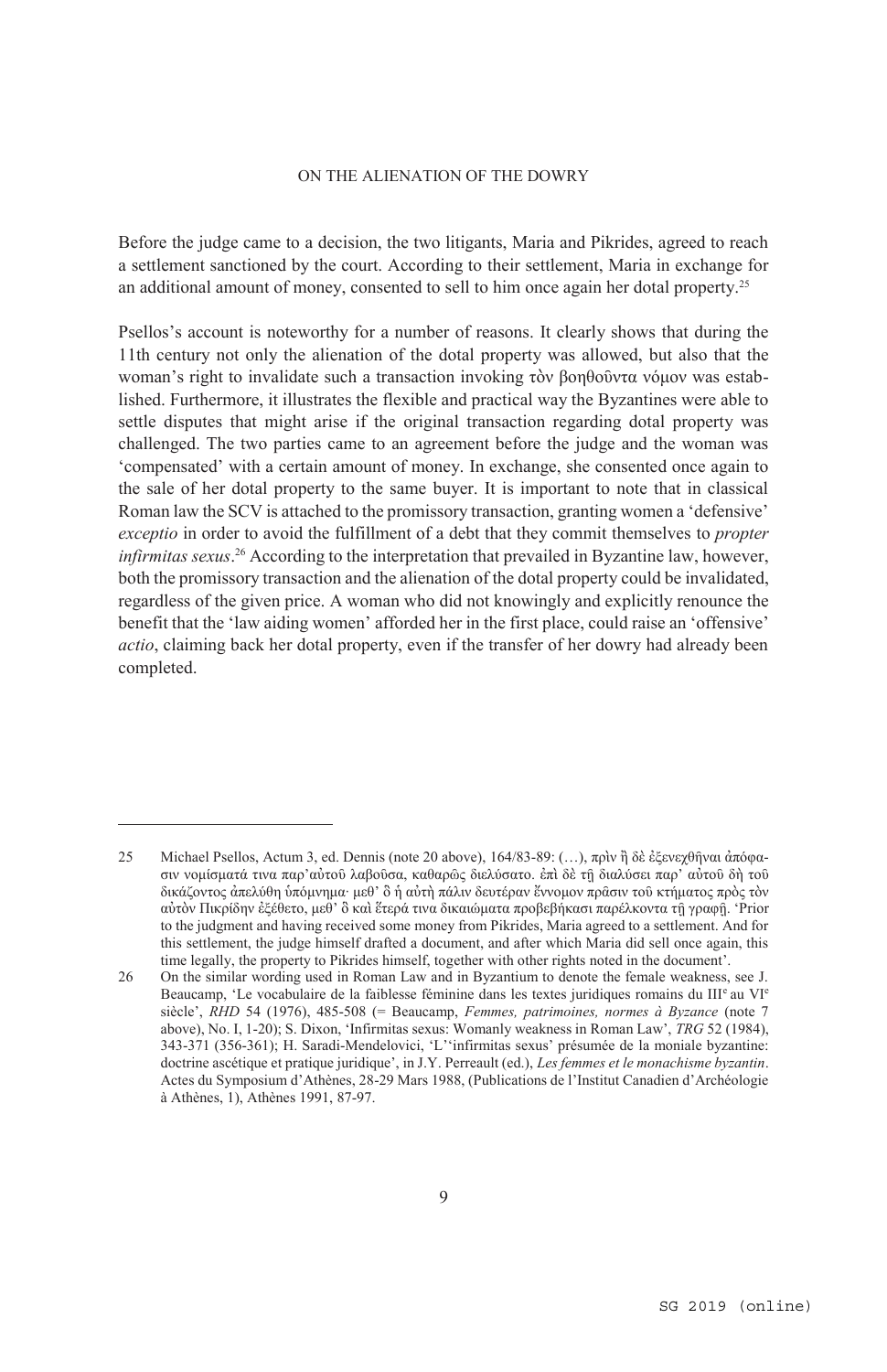#### $\overline{\mathbf{5}}$ . **The alienation of dotal property as customary law**

Nonetheless, the need for the alienation of dotal property to remain secure and valid led to different legal solutions. Αccording to a scholion cited in the *Hexabiblos* that can safely be dated shortly before 1345 and that originated in the region of Thessaloniki, $27$  the prohibition of the alienation of dotal property is not legally binding. The relevant passage of the scholion reads as follows:

sch. ad Hex. 1,13,20: Τοῦτο τὸ κεφάλαιον πολλοῖς καὶ ἄλλοις νομίμοις κεφαλαίοις συνᾶδον παρ' ἡμῖν οὐ κρατεῖ, ἀλλ' οὕτως ἐξ ἔθους πολιτεύεται· τοῦ γάμου συνεστῶτος ἐὰν γυνὴ πωλήσῃ προικιμαῖον αὐτῆς κτῆμα συναινοῦντος καὶ τοῦ ἀνδρὸς αὐτῆς καὶ μετ' αὐτὴν προτάσσοντος ἢ δι' ὑπογραφῆς ἢ διὰ σιγνογραφίας ἐν τῶ γενομένω ταβελλιωνικῶ συμβολαίῳ, καὶ προβῇ μὲν τὸ συμβόλαιον ἐκ προσώπου ταύτης – συναινοῦντος καὶ τοῦ ἀνδρός ὡς εἴρηται – τὴν αἰτίαν δηλοῦν, δι' ἣν παρὰ τῆς γυναικὸς τὸ προικιμαῖον κτῆμα πιπράσκεται ἀληθῆ τε οὖσαν καὶ ἀναγκαῖαν, δοθῇ δὲ καὶ τὸ τίμημα τοῦ πραθέντος εἰς τὰς χείρας (sic) τῆς γυναικὸς διὰ τοῦ ταβελλίωνος τῶν ἐντελῶν οὔσης δηλονότι, ἔρρωται ἡ πρᾶσις καὶ διεκδικηθῆναι παρὰ τῆς γυναικὸς τὸ πραθὲν ὡς προικιμαῖον οὐ δύναται μετὰ ταῦτα, εἰ καὶ ὁ ἀνὴρ ὕστερον ἐν ἀπορίᾳ τελευτήσει. καὶ ταῦτα δὲ καὶ ἐπὶ τῶν δανείων γίνεται· καὶ συνεστῶτος γὰρ τοῦ γάμου, ἐὰν γυνὴ νομίσματα παρά τινος ἢ ἕτερόν τι πρωτοτύπως δανείσηται καὶ προβῇ μὲν τὸ συμβόλαιον ἐκ προσώπου ταύτης συναινέσει καὶ τοῦ ἀνδρός, ὡς ἀνωτέρω δεδήλωται, παραδοθῇ δὲ καὶ τὸ χρέος εἰς τὰς χεῖρας αὐτῆς, αὐτὴ γίνεται τούτου χρεώστης καὶ τοῦ ἀνδρὸς ἀπόρου γενομένου ζῶντος ἢ καὶ τελευτήσαντος αὐτὴ τοῦτο πρὸς τὸν δανειστὴν ἀποδίδωσιν ἐμπροθέσμως κατὰ τὴν συμφωνίαν αὐτῆς ἀπὸ τῆς οἰκείας προικός. 28

'This provision, though consistent with many other provisions, is not applied by us, but that is how it is in customary law. If a married woman sells a dotal property of hers, given to her with the consent of her spouse, who, together with her, signs the notarial deed and she declares on the deed – with the consent of her spouse as spoken – the reason for which the dowry is being sold by the woman, and that this reason is real and the sale necessary, and that the consideration for the property is placed in the hands of the woman by the notary, the sale has validity and the woman cannot claim the property as dotal subsequently, even if the husband dies destitute. The same also pertains to loans: if a married woman borrows money or something else from someone and enters into an agreement with the consent of her husband, as

<sup>27</sup> For the exact date, origin and the transmission of the scholion, see M.Th. Fögen, 'Die Scholien zur Hexabiblos im Codex vetustissimus Vaticanus Ottobonianus gr. 440', *FM* IV (1981), 256-345 (285- 292, 295).

<sup>28</sup> Most recent edition by Fögen, 'Die Scholien zur Hexabiblos' (note 27 above), 310.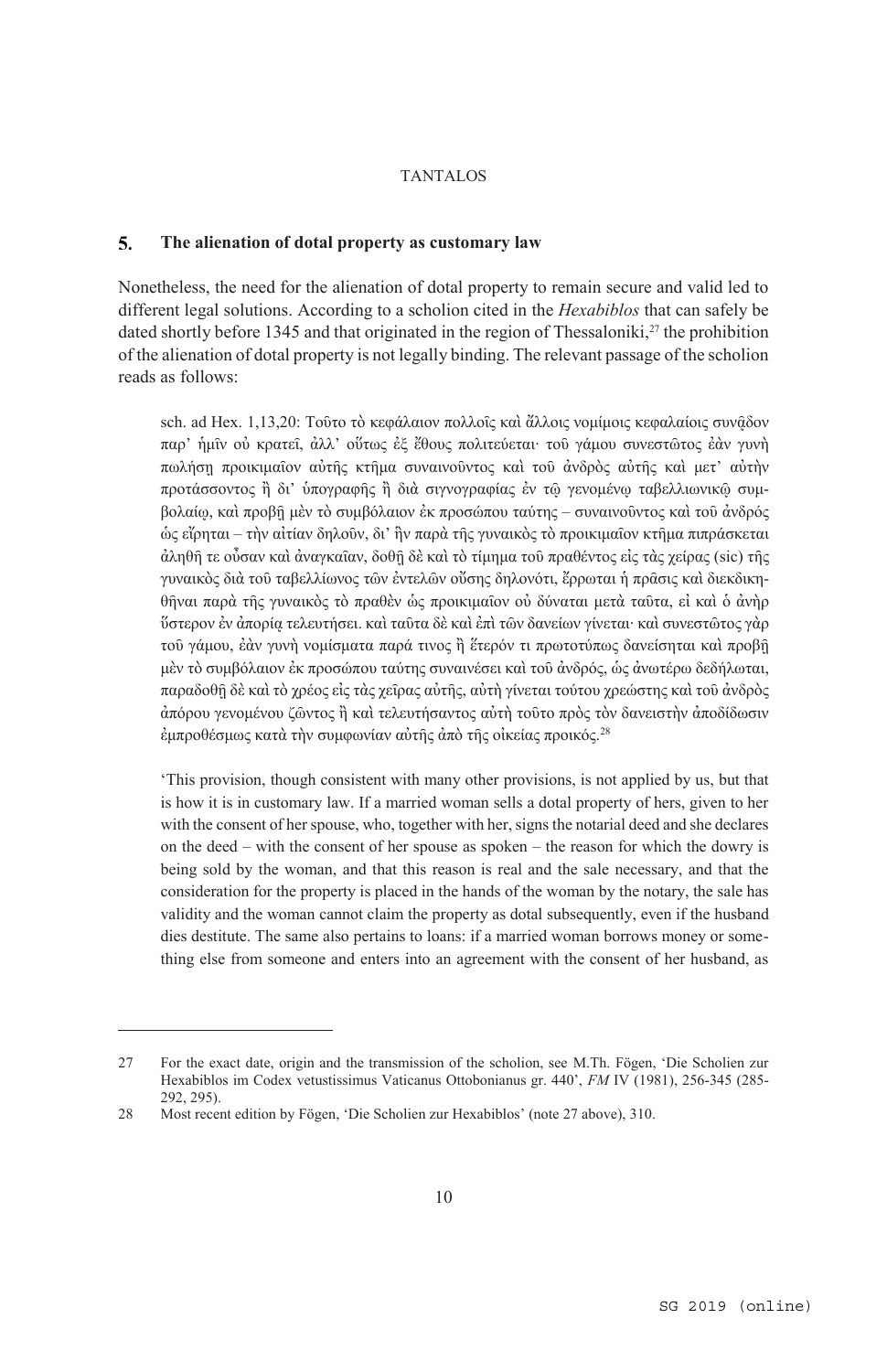noted above, and the loan is delivered into her hands, she herself becomes the debtor therein, even should her husband become destitute while alive or when deceased and she herself renders the debt from her dowry in a timely manner in accordance with her agreement'.

The legal practice which is valid instead and which reflects local customary law, can be summarized as follows: if a woman, a) during the marriage, b) sells her dowry, c) with the consent of her husband, d) while declaring that the sale is absolutely necessary and justified, and e) if the proceeds from the sale are given directly in the woman's hands, the transaction is perfectly legal and the woman cannot reclaim her dotal property, even if her husband later dies destitute <sup>29</sup>

Thus, we can attest to the emergence of customary law, $30$  which explains the legal formulation in some notarial documents. It is not a coincidence that in at least three documents

<sup>29</sup> Cf. Fögen, 'Die Scholien zur Hexabiblos' (note 27 above), 311-312.

<sup>30</sup> A contemporary local practice in Asia Minor, which is connected with the dotal property, is reported in 1317 / 1318 to the Patriarchal tribunal by the metropolitan of Attaleia. See H. Hunger / O. Kresten (Hrgb.), *Das Register des Patriarchats von Konstantinopel*. 1. Teil: Edition und Übersetzung der Urkunden aus den Jahren 1315–1331, (CFHB XIX/1), Wien 1981, Nr. 53 (= Darrouzès, Regestes V, No. 2083), 348/17-26: Ἀνέφερε καί, ὡς τινὲς τῶν τοπικῶν γυναιξὶ κατὰ νόμους συναπτόμενοι καὶ τῆς συμφωνηθείσης πρὸς αὐτοὺς προικὸς ἀποδιδομένης βιάζονται καὶ καταναγκάζουσιν, ἵνα τὰ μὲν τῶν προικιμαίων πραγμάτων δίδωνται πρὸς αὐτοὺς κατὰ λόγον ξενίου, τὰ δὲ προικοδοτῶνται ταῖς γυναιξί· καὶ εἰ συμβῇ προτελευτῆσαι τὴν γυναῖκα καὶ ἀπαιτηθῆναι τὴν προῖκα, ἀντιστρέφηται μόνον τὸ καταγραφὲν ὑπὲρ προικός, τὸ δὲ ἐπέκεινα πρᾶγμα ἐναπομένῃ αὐτοῖς ἀναπαίτητον ὡς ξενίου λόγῳ δοθὲν πρὸς αὐτούς, ὥστε καὶ ἐπεκράτησεν ἡ τοιαύτη συνήθεια καὶ ἐνεργεῖται παραλόγως, μὴ βουλομένων ἄλλως συνάπτεσθαι εἰς γάμον τῶν πρὸς τοῦτο ἐρχομένων ἀνδρῶν· (…). Τransl. A.E. Laiou, 'Marriage Prohibitions, Marriage Strategies and the Dowry in Thirteenth-Century Byzantium', in J. Beaucamp / G. Dagron (eds.), *La transmission du patrimoine. Byzance et l'aire méditerranéenne*, (Travaux et mémoires du centre de recherche d'histoire et civilisation de Byzance, *Collège de France*. Monographies, 11), Paris 1998, 129-160 (= A.E. Laiou, *Women, Family and Society in Byzantium*, (Variorum Collected Studies), Aldershot 2011, No. II), (145): 'some of the men of the region, when they marry women according to the laws, and the agreed-upon dowry is handed over to them, they force and oblige [the girl's family] to give some of the dowry goods to them in the form of a gift, and the rest to the woman in the form of dowry. So that, if the woman should predecease the husband, and the dowry is reclaimed [by her family], only the part that is registered as dowry would be returned to them, while the rest will remain with them [the husbands] without any claim, since it was given them as gift. This custom has become prevalent and it is practiced, unreasonably, so that these men refuse to marry otherwise (…)'. Cf. T. Κιουσοπούλου, 'H προστασία της προίκας στο Βυζάντιο (12ος - 14ος αιώνας)', *Τα Ιστορικά* 6 (1989), 265-276 (274); R. Macrides, 'Dowry and Inheritance in the Late Period: some cases from the Patriarchal Register', in D. Simon (Hrgb.), *Eherecht und Familiengut in Antike und Mittelalter*, (Schriften des Historischen Kollegs. Kolloquien, 22), München 1992, 89-98 (= R. Macrides, *Kinship and Justice in Byzantium, 11th-15th Centuries*, (Variorum Collected Studies),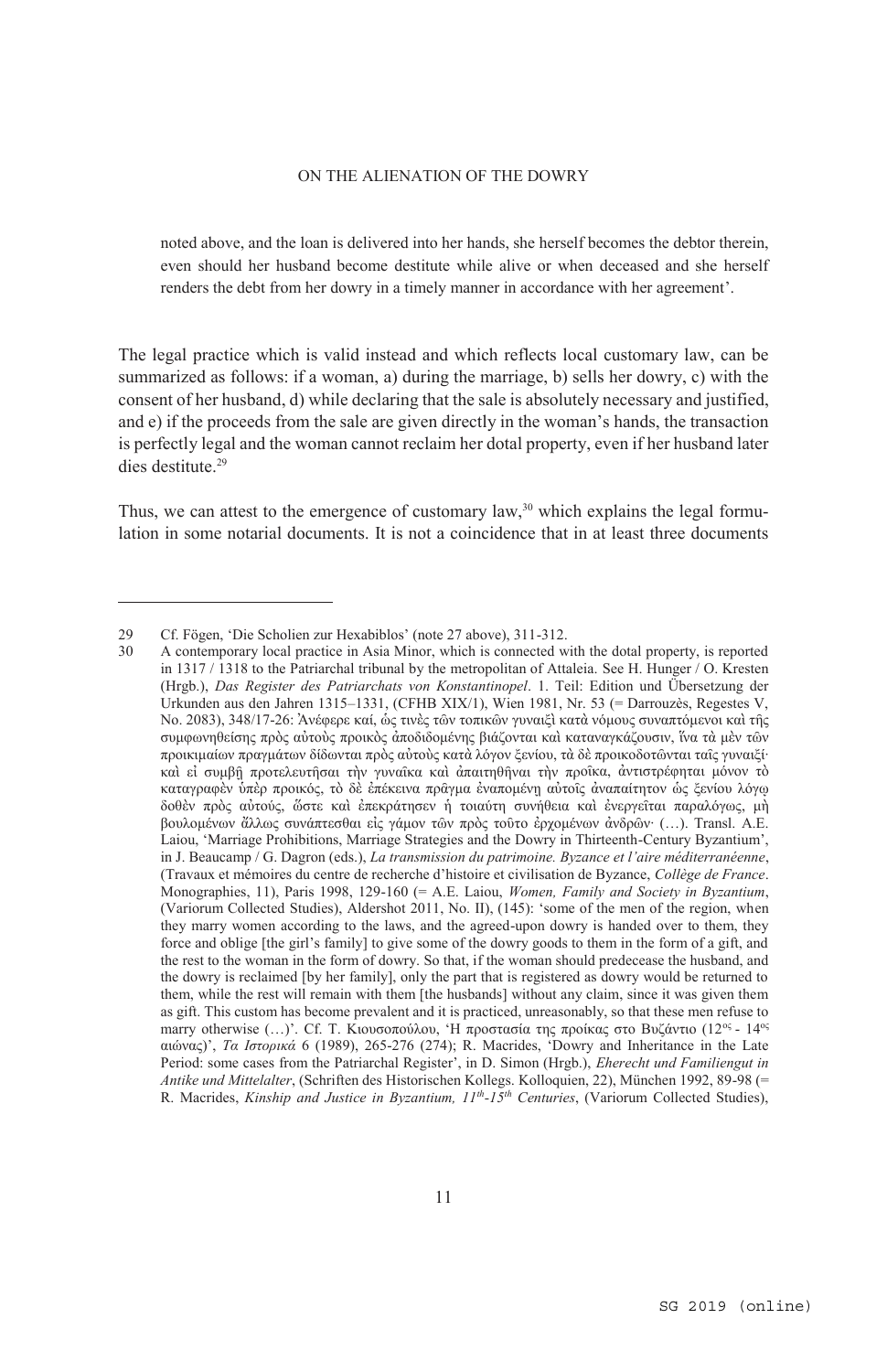from the region of Thessaloniki, dated to 1112, 1327 and 1373 respectively,<sup>31</sup> in which the renouncement of the SCV is mentioned, almost all the criteria set out by the scholion are met. The women, all married, $32$  appear as sole owners and main contracting parties  $33$  while their husbands consent to the sale with their signature.<sup>34</sup> The women declare that the sale is absolutely necessary<sup>35</sup> while their protection is secured by the fact that the proceeds from the sale are given directly into their own hands.<sup>36</sup>

In the document dating from 1112, it is even mentioned that because of the legal ban on the alienation of dotal property and the understandable concern of any potential buyer, the vendor Eudokia requests the *praetor* and *doux* of Thessaloniki to grant her permission to sell her dotal property. The judge recognizes her claim as perfectly legal, referring to the

Aldershot 1999, No. V), (93); Παπαγιάννη, *Η νομολογία των εκκλησιαστικών δικαστηρίων*, ΙΙ (note 9 above), 74-76.

<sup>31</sup> Actes de Docheiariou, No. 3 (1112); Actes de Vatopédi, I, No. 65 (1327); Actes de Docheiariou, No. 42 (1373).

<sup>32</sup> Actes de Docheiariou, No. 3, p. 67/1-2: Εὐδοκία (…) σύζυγο(ς) [δὲ τ]υγχάνουσα Στε[φάνου] (πρωτο) σπαθ(α)ρ(ίου) τοῦ Ῥασοπ(ώ)λ(ου)…; Actes de Vatopédi, I, No. 65, p. 364/2-3: Θεοδότη ἡ σύζυγο(ς) τοῦ περιόντος κ(ῦρ) Ἰω(άνν)ου τοῦ Φάλκωνο(ς); Actes de Docheiariou, No. 42, p. 237/5: Ἄννα Καντακουζηνὴ Παλαιολογίνα. Although most of the cases at our disposal that concern the alienation of the dowry involve prominent women of Byzantine society, their social status does not seem to influence the legal formatting of the notarial acts, in contrast to what V. Kravari, 'Les actes privés des Μonastères de l'Athos et l'unité du patrimoine familial', in Simon, *Eherecht und Familiengut* (note 30 above), 77-88 suggests. Similarly Saradi, 'The alienation of the dowry' (note 4 above), 76.

<sup>33</sup> Actes de Docheiariou, No. 3, p. 67/8: δεῖν ἔγνων ἐκ[ποιήσα]σθαι κ(α)τὰ πράσιν τὰ κ(α)τὰ τὴν ἐνορίαν τῶν Βρύων διακείμενα προικιμαῖα μου ἀκίνητα...; Actes de Vatopédi, I, No. 65, p. 364/4-9: πιπράσκω (καὶ) ἀποδίδωμι (...) τὸ (...) γονικοπροικιμαῖον μου...; Actes de Docheiariou, No. 42, p. 238-239/12- 13,33,43-44: Τὸ περὶ τὴν Καλαμαρί(αν) διακείμενον κτῆμα, (...) εἰς προῖκα δοθὲν (…) πιπράσκω (...) ἐγώ, ἡ ἀληθὴς κυρία τοῦ πράγματος....

<sup>34</sup> Actes de Docheiariou, No. 3, p. 72/66: Κἀγὼ δὲ Στέφαν(ος) (…), ὁ σύνευνο(ς) τ(ῆς) προρηθ(είσης) Εὐδοκί(ας)(...), στέργω (καὶ) ἐπιβεβαιῶ τ(ὴν) παροῦ(σαν) πρά(σιν)...; Actes de Vatopédi, I, No. 65, p. 364/4-5: συναινέσει (καὶ) συμπράξει (καὶ) τοῦ τοιούτ(ου) συ(ζύγ)ου μου...; Actes de Docheiariou, No. 42, p. 237/1: [+Τὴν κάτωθεν γεγραμμένην] πρᾶσιν στέργων καὶ συναινῶν αὐτῆ (...). Ὁ δοῦλος (...) Δημήτρ(ιος) Παλαιολόγ(ος).

<sup>35</sup> Actes de Docheiariou, No. 3, p. 67/7-9: (Καὶ) γὰρ ὑπὸ τῆς τῶν χρόνων ἀνωμαλί(ας) (καὶ) στενότητο(ς) εἰς πενίαν κ(α)ταντησάντ(ων) ἡμ(ῶν) (καὶ) πάντων τῶν ἀναγκαί(ων) ὑστερουμέν(ων), μὴ ἐχόντ(ων) δὲ πόρον τινὰ εἰς παραμυθίαν τῆς ἐφημέρου τροφῆς (...), ὡς ἂν διὰ τοῦ περιελευσομένου μοι τιμήματο(ς) διαθρέψω ἑαυτὴν (καὶ) τοὺς παῖδ(ας) μου (καὶ) μὴ τῶ λιμῶ ἀπολεσθῶμεν.; Actes de Docheiariou, No. 42, p. 238/22-23: μὴ δυνάμ(εν)οι δὲ ὀφελῆ[σαι] τοῦτο, μηδ[ὲ εἰς] τὸ ἀρχαῖον ἀποκαταστῆσαι.... In the notarial act of Vatopedi no such kind of justification for the alienation of the dowry is mentioned.

<sup>36</sup> Actes de Docheiariou, No. 3, p. 69-70/39-40: ...εἰς νομίσμ(α)τ(α) υπέρπ(υ)ρ(α) παλαιὰ πενταλαίμια εἰκοσιοκτὼ (...) ἔλαβον ταῦτα ἀπὸ χειρ(ῶν) σου εἰς χεῖρας μου...; Actes de Vatopédi, I, No. 65, p. 364/18-19: (καὶ) ἔλαβον ἀπο σοῦ (...) (νομίσμα)τ(α) (ὑπέρ)π(υ)ρα τεσσαράκονταἔξ (...), χειροδότ(ως); Actes de Docheiariou, No. 42, p. 238/39-40: καὶ ἔλαβον ἀφ' ὑμῶν τὰ εἰρημένα ἑξακόσια (ὑπέρ)π(υ)ρα διὰ βενετικῶν δουκάτ(ων) πραττομέν(ων)....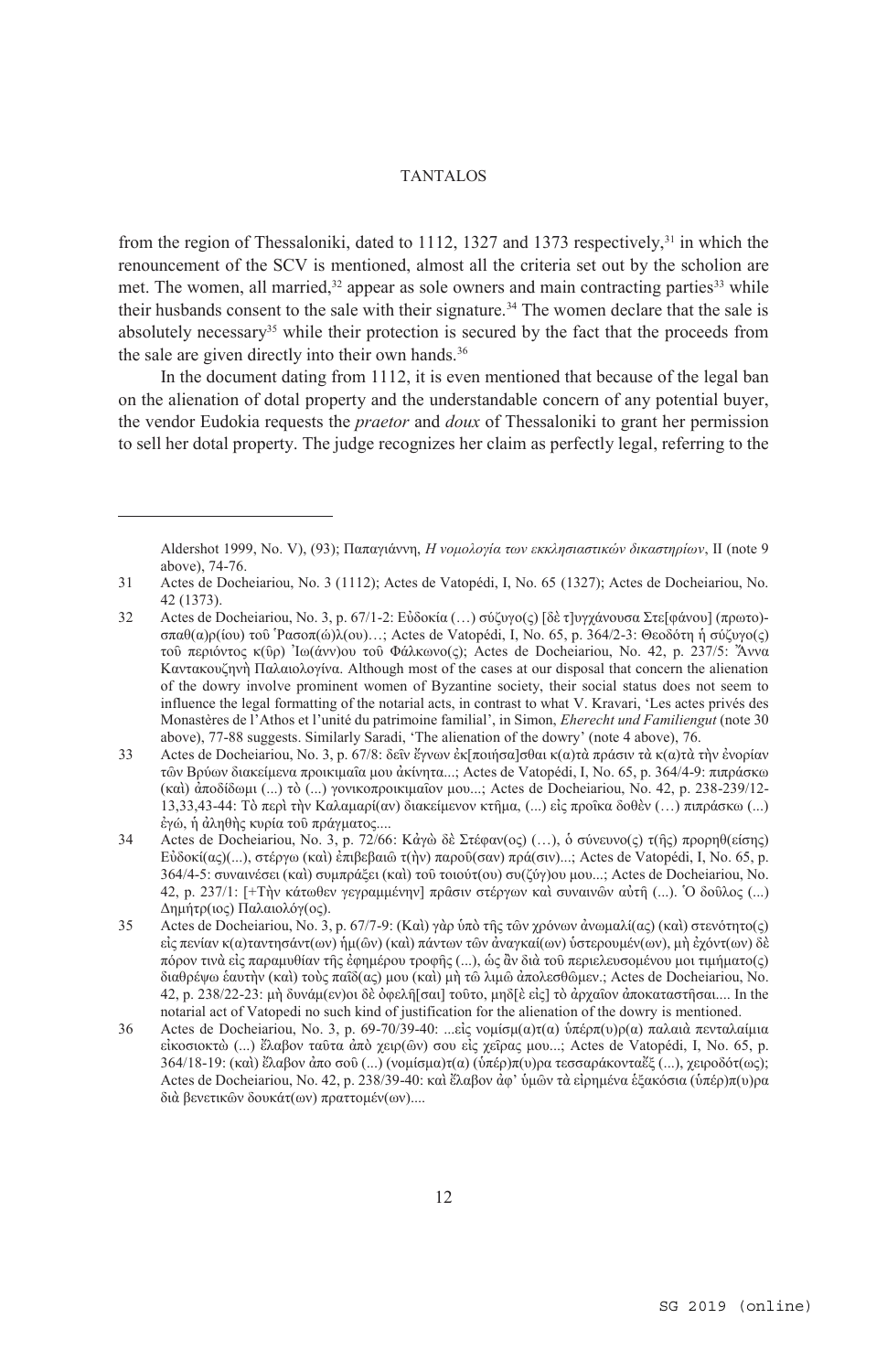law of the *Basilica* in B. 28,8,20, which is interpreted broadly on the legal grounds that her husband had no income, and allows her to sell her property. The warranty of her husband *protospatharios* Stephanos Rasopoles, which follows the deed of sale, proves, however, that he was anything but destitute and that the whole procedure was a device to circumvent the  $law<sup>37</sup>$ 

#### 6. **The "teaching" of the "law aiding women" in the judicial practice and the notarial acts of the late Byzantine period**

At the end of the 14th century the need to prescribe the 'teaching of the law aiding women' was pressing since it seemed that the law was used as a loophole in cases where women changed their minds and wanted to withdraw from a transaction.38 In 1398, a *hypotyposis* of the Patriarch Matthew I attempted to prescribe the process of 'teaching'. The relevant passage reads as follows:39

ἔνθα ἡ πλείων τοῦ δικαίου δοκιμασία καὶ βάσανος οὐκ ὀλίγη τούτοις διασυρμοῦ ἀφορμὴ παρὰ τῶν πολλῶν καὶ μάλιστα παρὰ τοῦ μὴ κατὰ τὴν τάξιν τὴν συνοδικὴν καταδικασθέντος· οὐκ ἔλαττον τούτου καὶ τὸ διδασκαλίαν γίνεσθαι νόμου παρ' αὐτῶν μὴ εἰδότος τοῦ πατριάρχου· ράδιον γὰρ ἔσται τῆ διδαχθείση γυναικὶ καὶ ἀποβαλομένη τὸν νόμον διαβαλεῖν ὕστερον αὐτὸν ἤν ἐθέλῃ, εἰ μήτε τὸν πατριάρχην ἔχῃ τούτου συνίστορα, μή τέ τινα ἕτερον μετ' αὐτοῦ πρὸς μαρτυρίαν· ὅθεν κἂν τούτοις εἰ βούλοιντο ἀπρόσκοποι εἶναι, οὐ συνοδικῶς χρὴ μόνον τὰς ἐξετάσεις τῶν ὑποθέσεων τούτους ποιεῖν καὶ προῖκα καὶ ἀμισθὶ τὴν βοήθειαν τοῖς καταπονουμένοις παρέχειν – «δωρεάν γάρ, φησι, ἐλάβετε, δωρεὰν δότε»- ἀλλὰ καὶ τὴν διδασκαλίαν τοῦ νόμου οὐκ ἄλλως ποιεῖν εἰ μὴ κοινωθῇ τὰ περὶ τούτου τῷ πατριάρχῃ καὶ ἐνδῷ αὐτὸς τοῦτο· ὁ δὲ καὶ αὖθις οὐ μόνος τῇ ἐπερωτήσει τῇ πρὸς τὴν γυναῖκα χρήσεται, οὐδὲ αὐτὸς οἰκειοχείρως τὸ συμβόλαιον γράψει, ἀλλὰ συμπαραλήψεται μεθ' ἑαυτοῦ ἕνα τῶν τῆς Ἐκκλησίας γραμματικῶν, τὸν γράψαντα τὴν τοῦ νόμου διδασκαλίαν, συμπαρόντων αὐτοῖς καὶ ἑτέρων ἱκανῶν πρὸς μαρτυρίαν τῶν παρ'αὐτοῦ πρὸς τὴν γυναῖκα τὴν διδασκομένην λεχθησομένων· οὕτω γὰρ τό τε γεγονὸς ἀμετάθετον ἔσται, καὶ τῷ τὴν τοιαύτην ὁδὸν μετιόντι μῶμος οὐδεὶς προστριβήσεται.

<sup>37</sup> Saradi-Mendelovici, 'Contribution to the Study of the Byzantine Notarial Formulas' (note 4 above), 81. For a detailed analysis of the case see Κιουσοπούλου, 'H προστασία της προίκας' (note 30 above), 266-272. Cf. Saradi, 'The alienation of the dowry' (note 4 above), 75-76.

<sup>38</sup> Saradi-Mendelovici, 'Contribution to the Study of the Byzantine Notarial Formulas' (note 4 above), 82.<br>39 *Patriarchatus Constantinopolitani acta selecta* Collegit et in linguam Gallicam vertit Ioannes Oudot

<sup>39</sup> *Patriarchatus Constantinopolitani acta selecta*. Collegit et in linguam Gallicam vertit Ioannes Oudot, Vol. I, (Sacra Congregazione per la Chiesa Orientale. Codificazione canonica orientale. Fonti, Ser. II, fasc. III), Città del Vaticano 1941, p. 160, Actum XXVII, §§ 31-32.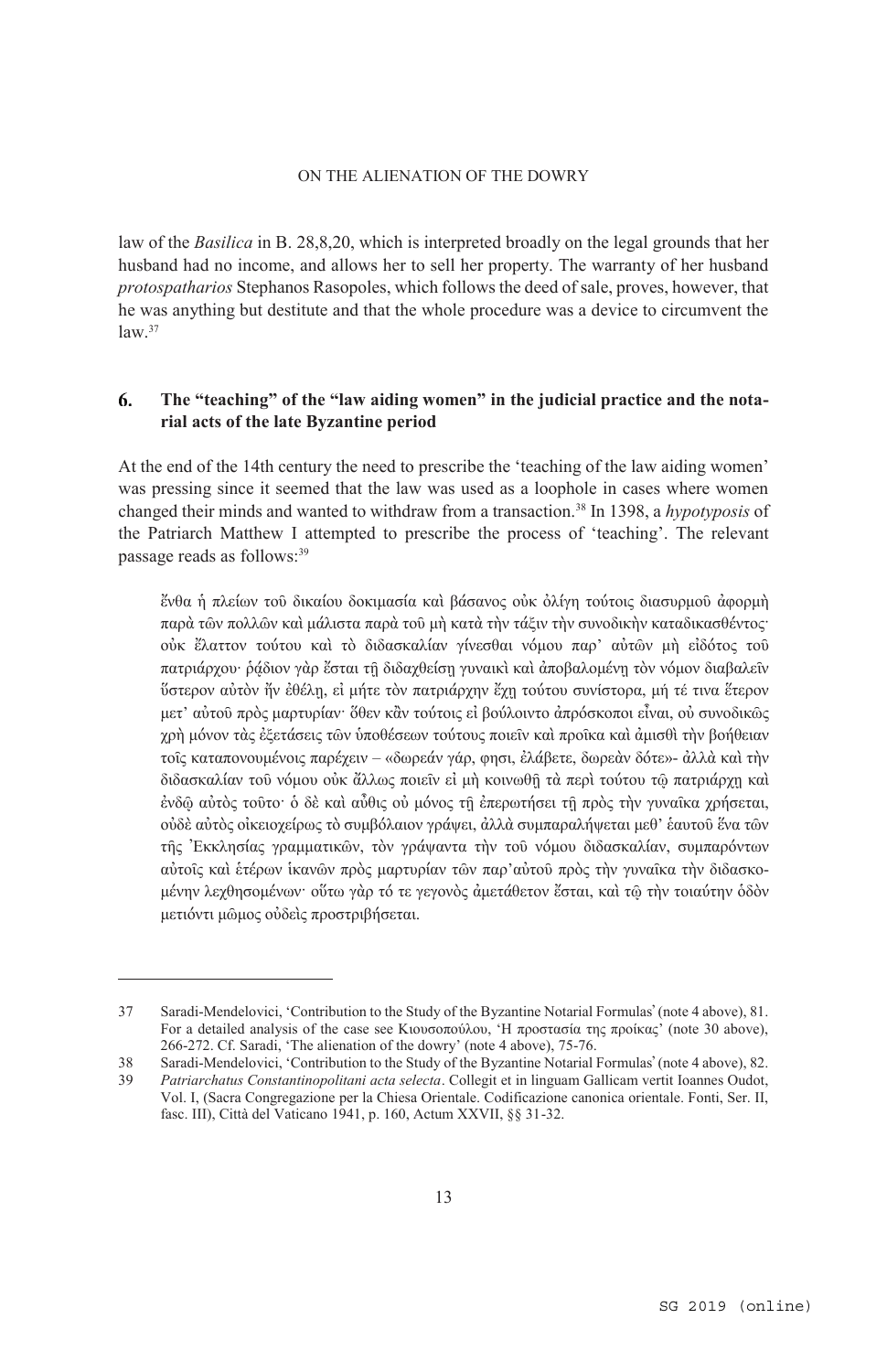'Where most of the trials and tribulations of the law became for them (the *exokatakoiloi archontes*) the great cause of vilification from many and principally from he who was condemned in breach of the synodic order. Of similar gravity was the practice of 'teaching' of the law by those (*exokatakoiloi archontes*) without the knowledge of the Patriarch. Because it is a simple matter for the woman who was 'taught' the law to after deny the fact and to thereafter accuse them (the *exokatakoiloi archontes*) if she so wishes, if they (the *exokatakoiloi archontes*) do not have as witness the Patriarch or someone else. Thus, for that reason if they do not want to face such problems, it does not suffice that the examination of the cases be held in accordance with the synodic order and they should aid gratis those who are suffering since, according to the gospel 'freely you have received, freely you shall give', but that also the 'teaching' of the law should be performed only if the Patriarch has been notified and that he himself concurs with this, and that the *exokatakoiloi archontes* should not do the 'teaching' alone, neither should they write in their own hands the act, but take with them one of the Church's grammarians to write the 'teaching' of the law and let them be present with them and other persons competent to bear witness to what was indeed spoken before the woman regarding the 'teaching' of the law. Thereby, legal transactions are unshakeable and no one may come into dispute with this procedure'.

Patriarch Matthew I decreed that the *exokatakoiloi archontes*<sup>40</sup> in charge of 'teaching' should explain to women their rights only after the Patriarch had been informed. Furthermore, the document renouncing the woman's right to invoke later the 'law aiding women', was to be drafted by a secretary of the church other than the ecclesiastic who explained the law to them. The presence of witnesses was also mandated.

It is worth noting that the *hypotyposis* was issued at a time of political instability and confusion, with Constantinople being under siege by the Turks, and its people suffering famine and deprivation.41 The document is perhaps related to the drafting of the *Hexabiblos aucta,* a legal compilation seeking the return to Roman origins.42 This *hypotyposis* as well as the Byzantines' view, especially in the late Byzantine period, that the SCV applies to any transaction that involves women, explains why 'the teaching of the law' or 'the law aiding women' is mentioned in numerous notarial documents and in the Patriarchal register shortly

<sup>40</sup> Οn the term, see J. Darrouzès, *Recherches sur les ὀφφίκια de l'Église byzantine*, (Archives de l'Orient Chrétien, 11), Paris 1970, 59-60, 101-103.

<sup>41</sup> The situation in Constantinople at that time is described by R. Estangüi Gómez, *Byzance face aux Ottomans. Exercice du pouvoir et contrôle du territoire sous les derniers Paléologues (milieu XIVe – milieu XVe siècle*, (Byzantina Sorbonensia, 28), Paris 2014, 287-290.

<sup>42</sup> On this legal source, see Tρωιάνος, *Οι πηγές του βυζαντινού δικαίου* (note 5 above), 391-392.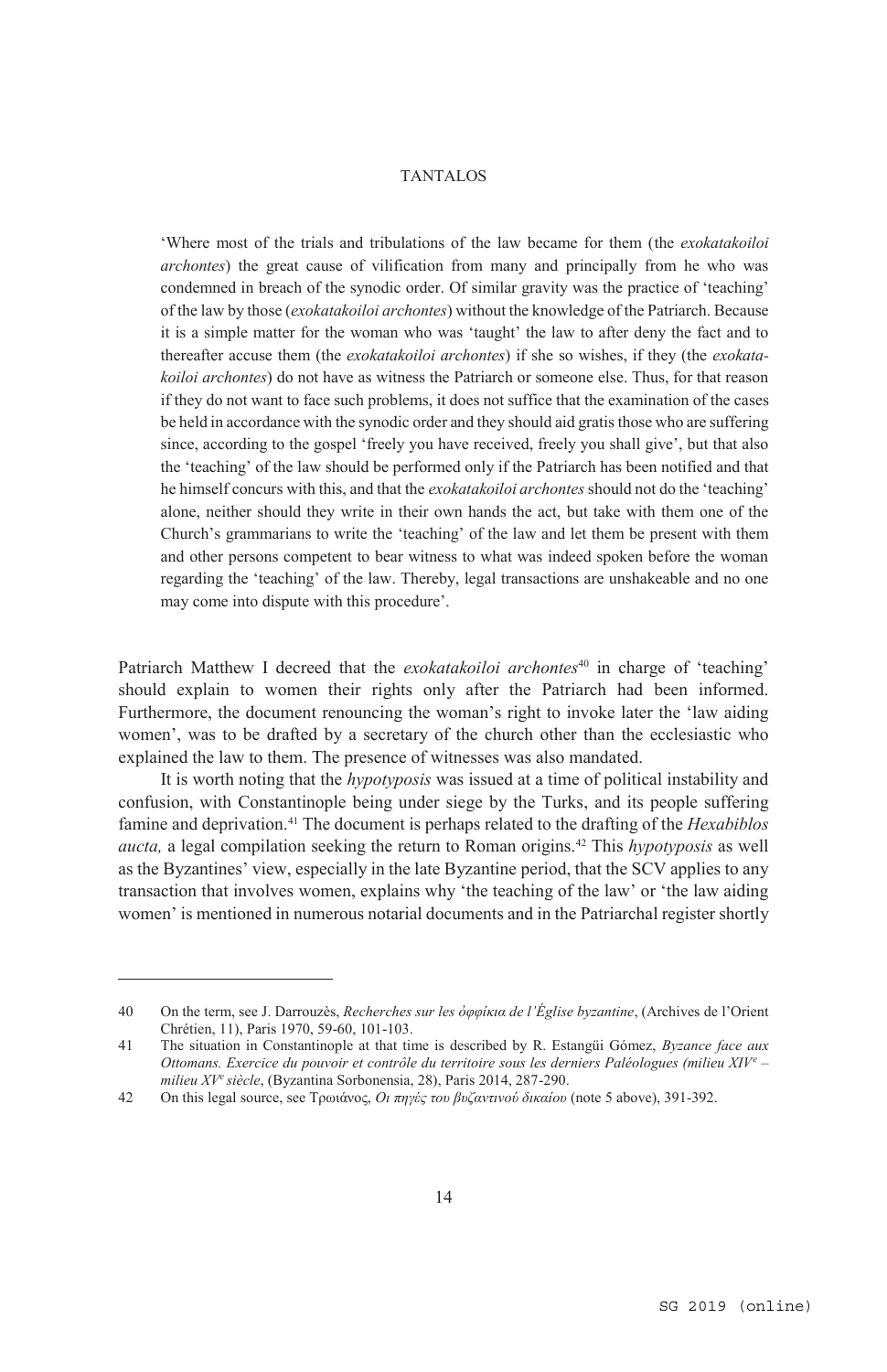after 1398, indeed even in notarial templates regarding adoption<sup>43</sup> or even sales of a slave or an animal.44 From the body of material that mentions 'the teaching of law'45 most cases refer explicitly to the rights of women over their dowries<sup>46</sup> or to the gratuitousness of the 'teaching of the law' since the women involved are minor.47 Ecclesiastical officials who

<sup>43</sup> D. Simon / Sp. Troianos, 'Dreizehn Geschäftsformulare', *FM* II (1977), 262-295, No. VIII, p. 277/2-5 (= Sp. Troianos, *Historia et Ius*. I: 1969-1988, Athen 2004, 157-192 (p. 174/2-5)): (...) Θεοδώρα ἡ Μιχελήνα ἐντελὴς οὖσα τὴν ἡλικίαν, ἀναδειδαχθεῖσά τε παρὰ τοῦ τιμιωτάτου μεγάλου οἰκονόμου Θεσσαλονίκης πρεσβυτέρου κυρ(οῦ) Γεωργ(ίου) τοῦ ὁ δεῖνος καὶ ἀποταξαμένη παντὶ νομίμῳ κεφαλαίῳ τῷ προσβοηθοῦντι μοι (...). The mention of the adoption in the template misled its editors to connect the 'teaching of the law' with the institution of adoption itself. See *ibid*, 281 (= 178): 'Bemerkenswert ist dagegen die Einschaltung des Ökonomen von Thessaloniki. Die von ihm erteilte "Belehrung" ist kein geistlicher Rat, sondern Rechtsbelehrung, das läßt sowohl der Kontext als auch der Umstand, daß sie überhaupt in der Urkunde erwähnt wird, deutlich erkennen. Die Belehrung dürfte sich auf die rechtlichen Folgen einer Adoption bezogen haben'. See also G. Ferrari Dalle Spade, 'Formulari notarili inediti dell'età bizantina', *Bulletino dell'Istituto Storico Italiano* 33 (1912), 41-128 (repr. in: G. Ferrari Dalle Spade, *Scritti giuridici*, I, Milano 1953, 337-408 (= edition consulted)), No. 40 ll. 2-6: ἄκτον εἰς υἱοθεσίαν: - Ἐν ὀνόματι τοῦ πατρός· καὶ τὰ λοιπά: ἡμεῖς οἱ ὁμόζυγοι ὅτε ὁ δεῖνα καὶ ἡ δεῖνα. οἱ ἀπὸ τῆς χώρας τῆς δεῖνα ὁρμώμενοι. καὶ ἄνωθεν τοῦ παρόντος ὕφους τὸν τύπον τοῦ ζωηφόρου σταυροῦ ἐγχαράξαντες· καὶ ἀποβαλλόμενοι πρότερον νομικὴν βοήθειαν, ἐπαρρήγουσαν ἡμῶν τὸ παρὸν τῆς υἱοθεσίας ἔγγραφον. On the person of 'Γεωργ(ίου)' see below, note 57.

<sup>44</sup> Ferrari Dalle Spade, 'Formulari notarili inediti dell' età bizantina' (note 43 above), No. 37 ll. 23-27: ἄκτον εἰς πρᾶσιν ψυχαρίου. ἢ ζώου: ἐν ὀνόματι τοῦ πατρός: καὶ τὰ λοιπά. ἡμεῖς οἱ ὁμόζυγοι ὅτε ὁ δεῖνα καὶ ἡ δεῖνα. οἱ ἀπὸ τῆς χώρας τῆς δεῖνα ὁρμώμενοι. καὶ ἄνωθεν τοῦ παρόντος ὕφους τὸν τύπον τοῦ ζωηφόρου σταυροῦ ἐγχαράξαντες. καὶ ἀποβαλλόμενοι πρότερον νομικὴν βοήθειαν. For the term ψυχάριον in the sense of the slave, see Π. Ζέπος, '«Ψυχάριον», «Ψυχικά», «Ψυχοπαίδι»', *Δελτίον της Χριστιανικής Αρχαιολογικής Εταιρείας* 10 (1980-1981), 17-28 (= Π. Ζέπος, *Mνήμη Παναγιώτη Ι. Ζέπου* Ι, Θεσσαλονίκη 1988, 291-301), 17-20.

<sup>45</sup> Αctes de Saint-Pantéléèmôn, No. 12 (1358), p. 104/1-105/19, 28-30; Actes de Vatopédi, II, No. 118 (1362), p. 295/28-32; Αctes de Docheiariou, No. 42 (1373), p. 239/52-53; MM ΙΙ, No. 523 (1399) (= Darrouzès, Regestes VI, No. 3084), p. 300/15-17; ΜΜ ΙΙ, No. 528 (1398/1399, 1399 resp.) (= Darrouzès, Regestes VI, Nos. 3067 and 3076), p. 304/24-26; ΜΜ ΙΙ, No. 536 (1399) (= Darrouzès, Regestes VI, No. 3089), p. 326/31-327/4; ΜΜ ΙΙ, No. 537 (1400) (= Darrouzès, Regestes VI, No. 3092), p. 330/28-31; ΜΜ ΙΙ, No. 547 (1400) (= Darrouzès, Regestes VI, No. 3104), p. 344/29-31; MM II, No. 557 (1400) (= Darrouzès, Regestes VI, No. 3113), p. 363/16-20, 24-27, and 34-35, p. 364/3-9, and 34-35, p. 366/26-28; ΜΜ ΙΙ, No. 558 (1400) (= Darrouzès, Regestes VI, No. 3114), p. 367/6-7, and 19-23; ΜΜ ΙΙ, No. 562 (1400) (= Darrouzès, Regestes VI, No. 3118), p. 372/14-16; ΜΜ ΙΙ, No. 581 (1400) (= Darrouzès, Regestes VI, No. 3140), p. 400/32-401/1; ΜΜ ΙΙ, No. 617 (1400) (= Darrouzès, Regestes VI, No. 3179), p. 452/26-29; ΜΜ ΙΙ, No. 622 (1401) (= Darrouzès, Regestes VI, No. 3183), p. 458/29-34; ΜΜ ΙΙ, No. 678 (1401) (= Darrouzès, Regestes VI, No. 3240), p. 557/11-13; Αctes de Docheiariou, No*.* 57 (1419), p. 291/1-2; Αctes de Docheiariou, No. 58 (1419), p. 296/40.

<sup>46</sup> Cf. Μάτσης, *Το οικογενειακόν δίκαιον* (note 4 above), 99, 102-112; Παπαγιάννη, *Η νομολογία των εκκλησιαστικών δικαστηρίων*, ΙΙ (note 9 above), 99-102.

<sup>47</sup> Cf. Μάτσης, *Το οικογενειακόν δίκαιον* (note 4 above), 101-102, 113; Παπαγιάννη, *Η νομολογία των εκκλησιαστικών δικαστηρίων*, ΙΙ (note 9 above), 103-104.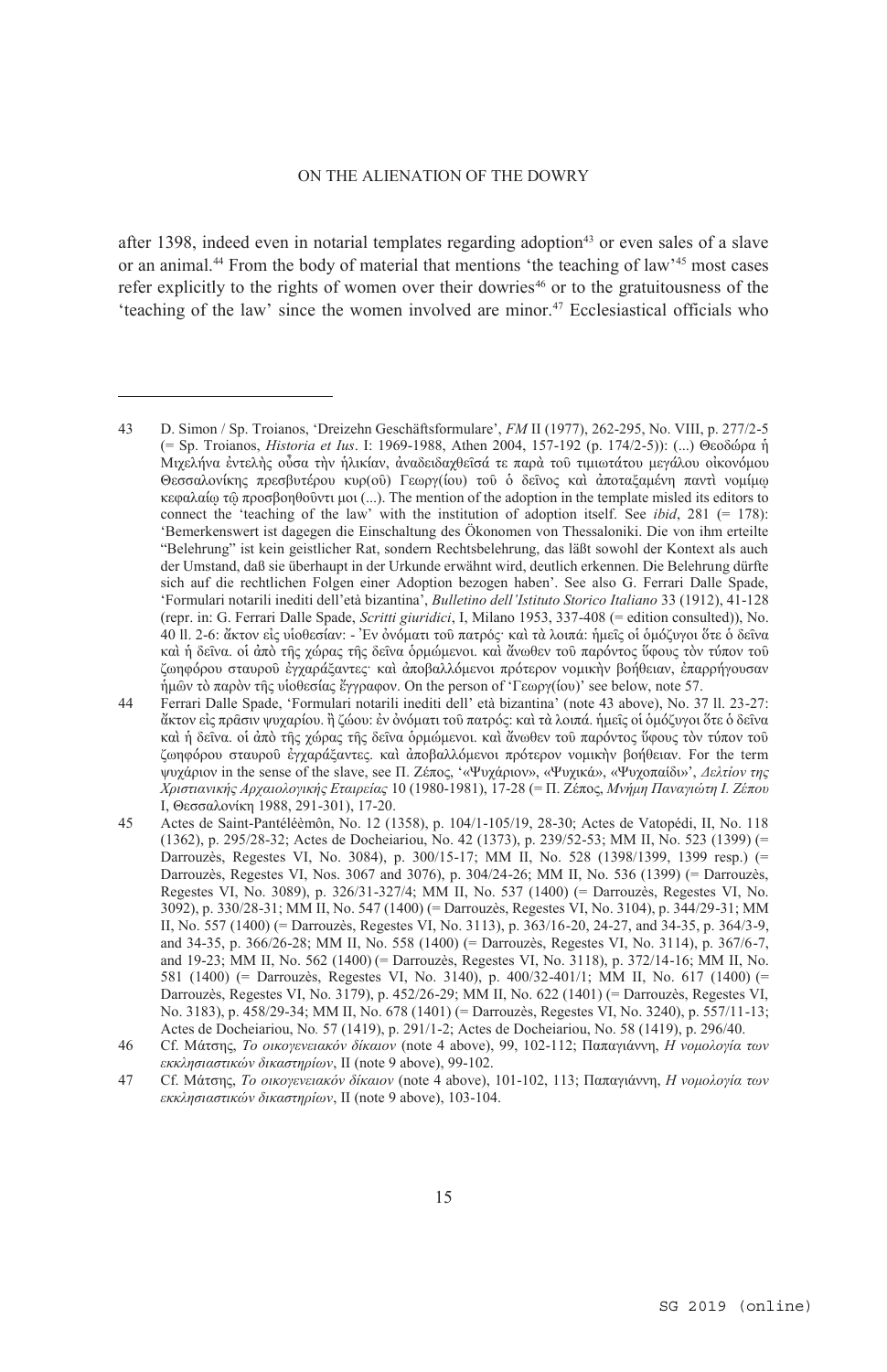perform the 'teaching of the law' are the Patriarch himself,48 the *exokatakoiloi archontes* who are either mentioned as a group<sup>49</sup> or identified individually by their office<sup>50</sup> or names, e.g. *megas skeuophylax* Theodoros Perdikes,<sup>51</sup> *megas sakellarios* Demetrios Balsamon,<sup>52</sup> *megas chartophylax* Holobolos,<sup>53</sup> *protekdikos* Michael Balsamon,<sup>54</sup> *megas sakellarios* Meli-

<sup>48</sup> MM II, No. 581 (1400) (= Darrouzès, Regestes VI, No. 3140), p. 400/32-401/1: (…) ἐδιδάχθη οὖν συνοδικῶς παρὰ τῆς μεγάλης ἁγιωσύνης αὐτοῦ τὸν βοηθοῦντα αὐτῇ νόμον ἐπὶ τῇ οἰκεία προικὶ καὶ παρῃτήσατο τὴν ἀπὸ τούτου βοήθειαν (...). Cf. Mάτσης, *Το οικογενειακόν δίκαιον* (note 4 above), 112.

<sup>49</sup> ΜΜ ΙΙ, No. 562 (1400) (= Darrouzès, Regestes VI, No. 3118), p. 372/14-16. Cf. Mάτσης, *Το οικογενειακόν δίκαιον* (note 4 above), 115. On the *exokatakoiloi archontes* see E. Χατζηαντωνίου, 'Oφφικιάλιοι των σεκρέτων της μητρόπολης και του μητροπολιτικού ναού της Θεσσαλονίκης', *Βυζαντιακά* 26 (2007), 83-174 (88-89), with further bibliography.

<sup>50</sup> A certain *protekdikos* in the years of the Patriarch Antony IV (1389-1390, 1391-1397), can safely be identified as *Demetrios Balsamon*, who in 1400 appears as *megas sakellarios* (see below note 52). For the identification see Darrouzès, Regestes VI, No. 2910 (1392/1393, date of the mentioned act), 192- 193. Τhe relevant passage is as follows: MM II, No. 557 (1400) (= Darrouzès, Regestes VI, No. 3113), p. 363/33-35: (...) ὡς ἐνδόσει καὶ προτροπῇ τοῦ ἁγιωτάτου ἐκείνου καὶ ἀοιδίμου πατριάρχου γέγονεν ἡ τοῦ νόμου διδασκαλία πρὸς τὴν Ἀσασίναν παρὰ τοῦ τιμιωτάτου πρωτεκδίκου (...). Cf. Μάτσης, *Το οικογενειακόν δίκαιον* (note 4 above), 117-118. Οn the ecclesiastical office of *protekdikos* and his duties, see Χατζηαντωνίου, 'Oφφικιάλιοι των σεκρέτων' (note 49 above), 122 -123.

<sup>51</sup> Actes de Saint-Pantéléèmôn, No. 12 (1358), p. 105/32: + Ὁ μέγας σκευοφύλ[αξ τῆς ἁγιωτάτης τοῦ Θεοῦ] μεγ(ά)λ(ης) ἐκκλησΐ(ας) (καὶ) ἀρχϊδιάκονος Θεόδ(ω)ρ(ος) ὁ Περδίκης ὑπ(έγραψα); PLP No. 22439. Although not explicitly stated, the presence of the signature of the *megas skeuophylax* can only be justified if we assume that he was the one who performed 'the teaching of the law'. Cf. Saradi-Mendelovici, 'Contribution to the Study of the Byzantine Notarial Formulas' (note 4 above), 81 and note 65. On the office of *skeuophylax* and its functions see Χατζηαντωνίου, 'Oφφικιάλιοι των σεκρέτων' (note 49 above), 106-107.

<sup>52</sup> ΜΜ ΙΙ, No. 536 (1399) (= Darrouzès, Regestes VI, No. 3089), p. 327/1-4 : (...) διὰ τῶν τιμιωτάτων, αὐτῆς ἐκκλησιαστικῶν ἀρχόντων, τοῦ μεγάλου σακελλαρίου τοῦ Βαλσαμών, τοῦ μεγάλου χαρτοφύλακος τοῦ Ὁλοβόλου καὶ τοῦ πρωτεκδίκου τοῦ Βαλσαμὼν (...); ΜΜ ΙΙ, No. 622 (1401) (= Darrouzès, Regestes VI, No. 3183), p. 458/29-34: (...) ὅτε καὶ ἡ μετριότης ἡμῶν, τὸ τῶν γυναικῶν ἄστατον συνειδυῖα, ἐπεφωνήσατο ταύτῃ διὰ τοῦ μακαρίτου ἐκείνου μεγάλου σακελλαρίου, κῦρ Δημητρίου τοῦ Βαλσαμών, ὡς εἰ μὲν βούλοιτο ἀπεκδύσασθαι τὸ μοναχικὸν σχῆμα καὶ διάγειν ὡς κοσμική, παραχρῆμα τοῦτο ποιῆσαι, εἰ δὲ μὴ εὐθέως τοῦτο ποιήσει, οὐκ ἐξέσται μετὰ καιρόν τινα τοῦτο τολμῆσαι (…); PLP Nο. 2114. Cf. Μάτσης, *Το οικογενειακόν* δίκαιον (note 4 above), 115. On the ecclesiastical office of *sakellarios* see Χατζηαντωνίου, 'Oφφικιάλιοι των σεκρέτων' (note 49 above), 103.

<sup>53</sup> ΜΜ ΙΙ, No. 536, p. 327/1-4 (note 52 above); PLP Nο. 21044. Cf. Μάτσης, *Το οικογενειακόν δίκαιον* (note 4 above), 115. On *Ioannes Chrysokephalos Holobolos* and his connection to the 'Hexabiblos aucta', see A. Schminck, 'Zur Einzelgesetzgebung der "makedonischen" Kaiser', *FM* XI (2005), 269- 323 (313-314 and note 311). On the office of *chartophylax* and its functions see Χατζηαντωνίου, 'Oφφικιάλιοι των σεκρέτων' (note 49 above), 108-109.

<sup>54</sup> ΜΜ ΙΙ, No. 536, p. 327/1-4 (note 52 above); PLP No. 2120. Cf. Mάτσης, *Το οικογενειακόν δίκαιον* (note 4 above), 115.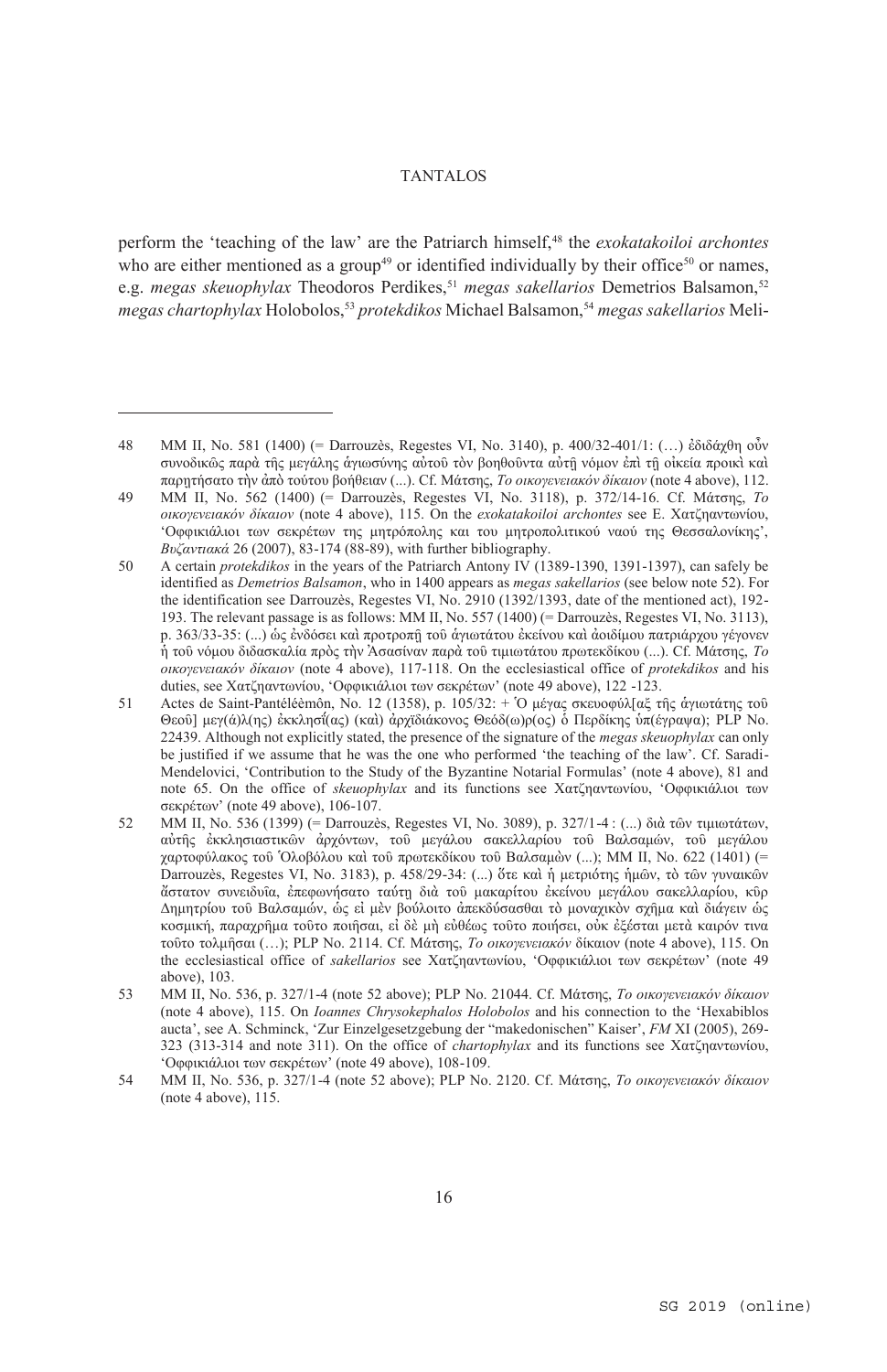tiniotes,55 *sakellios deacon* Ioannes Syropoulos,56 *megas oikonomos of Thessaloniki, priest* Georgios,<sup>57</sup> *megas chartophylax of Thessaloniki* Nikolaos Prevezianos.<sup>58</sup> Of great interest is the reference to Michael Balsamon,<sup>59</sup> who as *epi ton kriseon*<sup>60</sup> does not belong to the *exokatakoiloi archontes*, an indication that in 1362 the 'teaching of the law' could be performed

<sup>55</sup> ΜΜ ΙΙ, No. 537 (1400) (= Darrouzès, Regestes VI, No. 3092), p. 330/28-31: (…) ὡς ἂν ἀναδιδαχθῇ ἡ μήτηρ αὐτῶν ἐπὶ τούτοις προικῴοις οὖσι τὸν βοηθοῦντα αὐτῇ νόμον, καὶ ἀποβάληται, καὶ οὕτω τοὺς γάμους γενέσθαι. γέγονε γοῦν τοῦτο παρὰ τοῦ τότε μεγάλου σακελλαρίου, τοῦ Μελιτινιώτου ἐκείνου (...). Cf. PLP No. 17851.

<sup>56</sup> ΜΜ ΙΙ, No. 558 (1400) (= Darrouzès, Regestes VI, No. 3114), p. 367/19-23: (…) τόν τε γὰρ νόμον ἐδιδάχθη, ὡς ἔδει, παρὰ τοῦ τιμιωτάτου σακελλίου τῆς καθ' ἡμᾶς ἁγιωτάτης τοῦ θεοῦ μεγάλης ἐκκλησίας (...) διακόνου κυρίου Ἰωάννου τοῦ Συροπούλου (...). Cf. PLP No. 27210. Οn the ecclesiastical office of (*epi tou*) *sakelliou* and his duties see Χατζηαντωνίου, 'Oφφικιάλιοι των σεκρέτων' (note 49 above), 116.

<sup>57</sup> See above, note 43. In my view, Γεώργιος should be identified as *Georgios Senacherim*, who in 1419 is referred to as *megas oikonomos of the archbishopric of Thessaloniki* and *priest*. Cf. PLP No. 25148 and Χατζηαντωνίου, 'Oφφικιάλιοι των σεκρέτων' (note 49 above), 102 and note 58, 169. It should be noted that all the other known *megaloi oikonomoi of the archbishopric of Thessaloniki* appear as *deacons*. Οn the date of the original collection of the templates, 'die (...) aus der Region der genuesischen Ostkolonien in der zweiten Hälfte des 14. und der ersten Hälfte des 15. Jahrhunderts gekommen sein müssen', see Simon / Troianos, 'Dreizehn Geschäftsformulare' (note 43 above), 264  $(= 161)$ . On the date of their copying 'bald nach 1426' see *ibid*, 265  $(= 162)$ . For the structure and the offices of the archbishopric of Thessaloniki, which are similar to those of the Patriarchate of Constantinopel, see Χατζηαντωνίου, 'Oφφικιάλιοι των σεκρέτων' (note 49 above), 90; on the office of *oikonomos* and its functions, see *ibid*, 98.

<sup>58</sup> Actes de Docheiariou, No. 57 (1419), p. 291/1-2, and p. 292/31: <+Θεοδώρα>, ἡ σύζυγος τῶ περιόντι ἄρχοντι κῦρ Βαρθολομαίω τῶ Κόμητι, ἀναδιδαχθεῖσα τὰ προσβοηθοῦντα [μο]ι διὰ τὴν γυναικεῖαν ἁπλότητα καὶ ἀποταξαμένη (...) [+ Ὁ μέγας χα]ρτοφύλαξ τ(ῆς) ἁγιωτ(ά)της μ(ητ)ροπ(ό)λ(εως) Θ(εσσα)λ(ο)ν(ίκης) διάκονος Νικόλαος ὁ Πρεβεζιάνος. The fact that *Prevezianos* performed 'the teaching of the law' is also evident from the following passage: Actes de Docheiariou, No. 58 (1419), p. 296/39-40: ἀλλὰ κ(αὶ) αὖθις ἐπείσθησαν κ(αὶ) λαβόντες τὰ δικαιώμ(α)τ(α) κ(αὶ) ἔτι γράμμα ἰσα{σα}σμοῦ τελείου παρὰ τ(ῶν) ὁμοζύγων, ἐκθεμένου τοῦτο τοῦ μεγάλου χαρτοφύλακας μετὰ διδασκαλίας (...). Οn the person of *Prevezianos* see PLP No. 23701. Cf. Χατζηαντωνίου, 'Oφφικιάλιοι των σεκρέτων' (note 49 above), 113 and note 99, 114-115, 174; E. Χατζηαντωνίου, *Η μητρόπολη Θεσ*σαλονίκης από τα μέσα του 8<sup>ου</sup> αι. έως το 1430. Ιεραργική Τάζη-Εκκλησιαστική Περιφέρεια-Διοικητική *Οργάνωση*, (Βυζαντινά Κείμενα και Μελέται, 42), Θεσσαλονίκη 2007, 258 and note 1022, 267.

<sup>59</sup> Actes de Vatopédi, II, No. 118 (1362), p. 295/28-32: (...) παρὰ τῆς συζύγου μου, τῆς δι' ἐπερωτήσεως τοῦ ἐπὶ τῶν κρίσεων τῆς ἁγιωτάτης Μεγάλ(ης) τοῦ Θ(εο)ῦ Ἐκκλησί(ας) ἐξάρχου, πρεσβυτέρου (καὶ) ταβουλλαρίου Μιχαὴλ τοῦ Βαλσαμὼν ἀποβαλομένης πάντα νόμον τ(ὸν) βοηθοῦντα αὐτῆ ἐπὶ τοῖς καινοτομηθείσειν αὐτῆς προικιμαίοις πράγμα(σ)ι (...). Cf. PLP No. 2121. See also Ch. Kraus, *Kleriker im späten Byzanz*, (Mainzer Veröffentlichungen zur Byzantinistik, 9), Wiesbaden 2007, 387, 399.

<sup>60</sup> On the ecclesiastical office *epi ton kriseon*, see Darrouzès, *Recherches sur les ὀφφίκια* (note 40 above), 377-378.